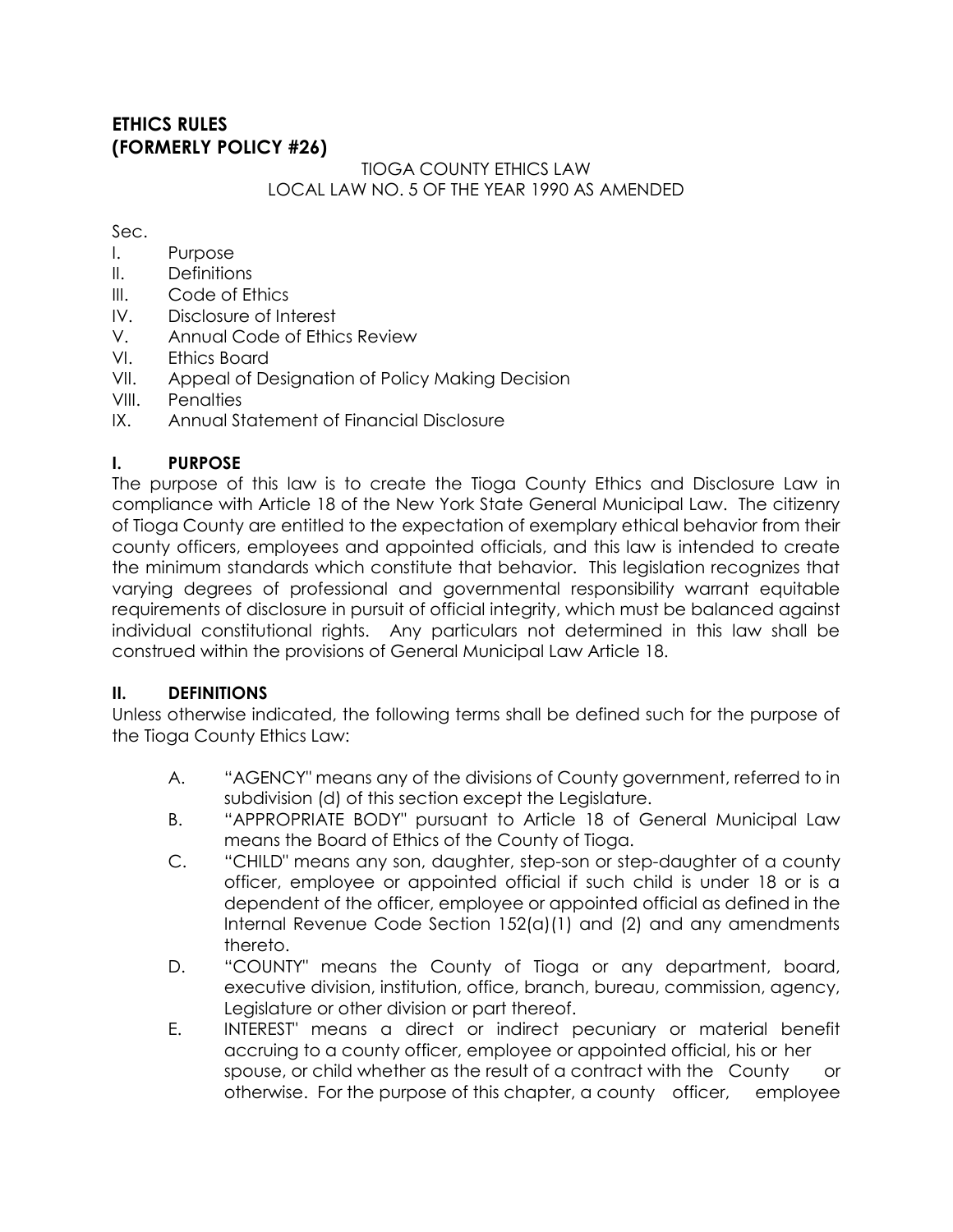or appointed official shall be deemed to have an interest in the contract of

- 1. his/her spouse and children, except a contract of employment with the County;
- 2. a firm, partnership or association of which such officer, employee or appointed official or his/her spouse or child is a member or employee;
- 3. a corporation of which such officer, employee or appointed official, or his/her spouse or child is an officer or director; and
- 4. the outstanding capital stock of a corporation which is owned by an officer, employee or appointed official, or his/her spouse or child.
- F. "LEGISLATION" means a matter which appears upon the calendar or agenda of the County Legislature of Tioga County or upon a committee thereof upon which any official action has been taken and shall include adopted acts, local laws, ordinances or resolutions.
- G. "OFFICER" OR "EMPLOYEE" means any officer or employee of the County of Tioga and any elected officials, appointed officials and heads of any office, branch, division, council, commission, board or bureau of the County of Tioga whether paid or unpaid.
- H. "COUNTY ELECTED OFFICIAL" means the County Executive, a County Legislator, the County Clerk, the District Attorney, the County Coroner, the County Treasurer or Comptroller, the Sheriff and candidates for said elected offices.
- I. "APPOINTED OFFICIAL" means any individual who is appointed by the County Executive or Chair of the County Legislature to any agency, institution, department, office, branch, division, council,

commission, board or bureau, whether unpaid or paid.

- J. "RELATIVE" means a spouse or child of a county officer, employee or appointed official.
- K. "REPORTING OFFICER, EMPLOYEE OR APPOINTED OFFICIAL" means an officer, employee or appointed official or a candidate for County elected office who is required to complete and file an annual statement of financial disclosure pursuant to this Local Law.
- L. "SPOUSE" means the husband or wife of an officer employee or appointed official subject to the provisions of this Local Law unless legally separated from such officer, employee or appointed official.
- M. "JURISDICTION" shall mean having authority, capacity, power or right to act with regard to the management and administration of policy and supervision of personnel of the county agency (as defined above at II(a) in which he/she is an officer, employee or appointed official (as defined above at II(g)).
- N. "REPORTING CATEGORY" for the purpose of completing the financial disclosure reports pursuant to Article IV, Section 3 and 4 of this Law, means the category of interest, income, value or worth of said reported items. No exact dollar amounts are to be included in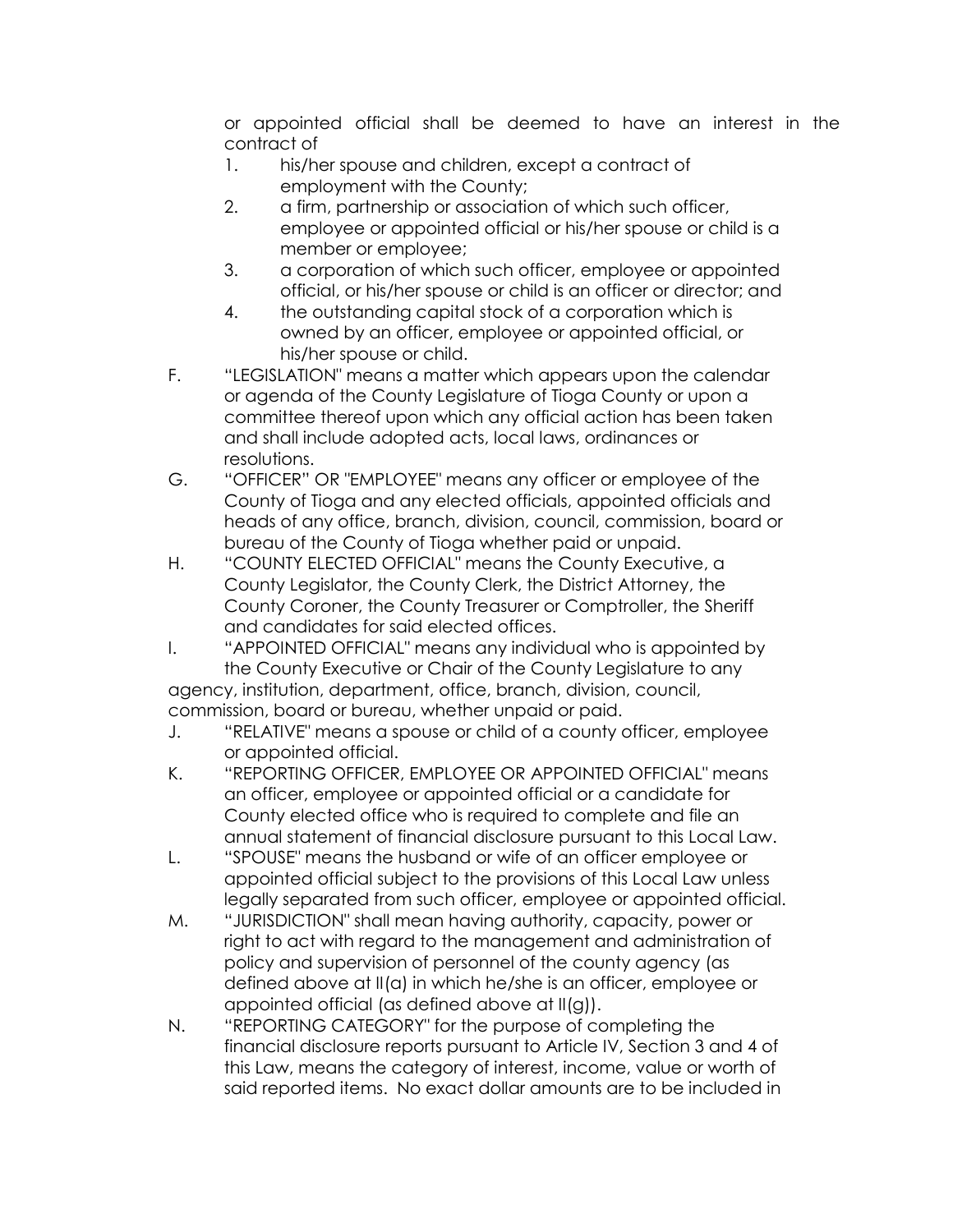the completion of the statements of financial disclosure; rather all amounts are to be indicated using the following categories:

- A. \$0 \$5,000
- B. \$5,001- \$10,000
- C. \$10,001 \$25,000
- D. \$25,001 \$50,000
- E. \$50,001 \$100,000
- F. OVER \$100,001
- O. "CHIEF ELECTED OFFICIAL" means, for the purposes of interpreting this Local Law only, the County Executive, the Chair of the County Legislative board or his or her designee.

#### **III. CODE OF ETHICS**

### **A. PROHIBITED ACTIVITIES**

It is the policy of the County Legislature that all officers and employees must avoid conflicts or potential conflicts of interest. A conflict or a potential conflict exists whenever an officer or employee or their relatives as defined above in II(j) has an interest, direct or indirect, which conflicts with their duty to the County or which could adversely affect an individual's judgment in the discharge of his or her responsibilities. No officer or employee shall:

- 1. Take action or participate in any manner whatsoever in his or her official capacity in the discussion, negotiation or the awarding of any contract or in any business or professional dealings with the County of Tioga or any agency thereof in which the official or employee has or will have an interest, direct or indirect, in such contract or professional dealings.
- 2. Engage in, solicit, negotiate for or promise to accept private employment or render services for his or her personal benefit when such employment or service creates a conflict or impairs the proper discharge of his or her official duties.
- 3. Solicit, directly or indirectly, any gifts or receive or accept any gift having the value of Seventy-five (\$75.00) Dollars, or more, whether in the form of money, services, loan, travel, entertainment, hospitality, thing or promise, or in any other form, under circumstances in which it could be reasonably inferred that the gift was intended to influence him or her, or could reasonably be expected to influence him or her in the performance of his or her official duties or was intended as a reward for any official action on his or her part.
- 4. Disclose confidential financial information acquired in the course of his or her official duties or use such information to further his or her personal interest.
- 5. Take action on a matter before the County or any instrumentality thereof when, to his or her knowledge, the performance of that action would provide a pecuniary or material benefit to himself or herself.
- 6. No County employee may simultaneously hold the position of Commissioner of Elections or Deputy Commissioner of Elections and County Chair/Chairperson or Vice-Chairs/Chairpersons of a political party.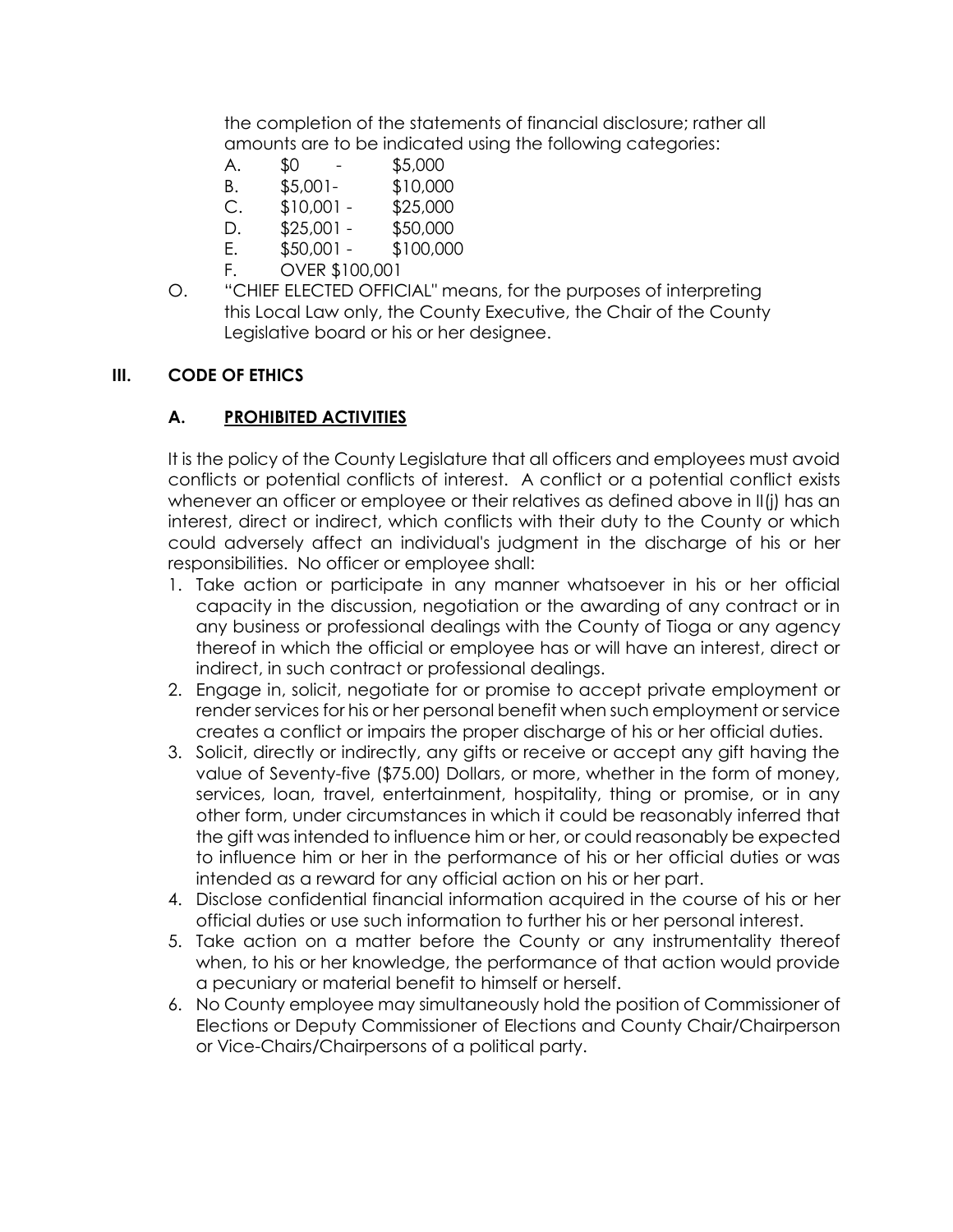### **IV. DISCLOSURE OF INTEREST**

- A. Any officer who has, will have or intends to acquire a direct or indirect interest in any matter being considered by the Legislature of the County of Tioga or by any other official, board, agency, officer or employee of the County of Tioga who participates in the discussion before or who gives an opinion or gives advice to any board, agency or individual considering the same, shall publicly disclose on the official record the nature and the extent of such interest.
- B. Any officer or employee of the County of Tioga who has knowledge of any matter being considered by the board, agency, officer or employee of the County of Tioga in which matter he or she has or will have or intends to acquire any direct or indirect interest, shall be required immediately to disclose, in writing, his or her interest to such board, agency, officer or employee, and the nature and the extent thereof, to the degree that such disclosure give substantial notice of any potential conflict of interest.
- C. The list of positions required to provide a financial disclosure shall be known as Schedule A and will be posted on the County's Intranet under "Employee Handbook – EH Forms". Said list may be amended from time to time by the "Chief Elected Official" in accordance with Article 18 of the New York State General Municipal Law to reflect current County staffing positions.
- D. Financial disclosure shall be accomplished by the completion of a form substantially similar to that of the form located on the County's Intranet "Employee Handbook-EH Forms", which is incorporated by substance by reference herein. Financial disclosure shall be required of all those officers and employees as stated in Article IV(C) above. This statement shall be completed and returned to the Ethics Board on or before May 15 of the year for which the employment is in effect. The financial disclosure form may be inspected by the public in accordance with applicable provisions of law, provided that all categories of value or amount shall be deleted from public inspection.
- E. Any person who is subject to the filing requirements of this Local Law from more than one county may satisfy the requirements by filing only one annual statement of financial disclosure, and filing with the other(s) a notice that such filing has been made, inclusive of the date and place of the filing.
- F. Any person who is subject to the reporting requirements of this Local Law and who has or shall timely file with the Internal Revenue Service an application for automatic extension of time in which to file his/her individual income tax return for the immediately preceding calendar or fiscal year which would extend filing with the IRS beyond May 15 of that year shall be required to submit notice of said application on or before March 31 of the year in which the employment is in effect. Such person shall file a disclosure form, absent only the portions stated within the application for automatic extension, on or before May 15 of the year for which the employment is in effect, and a supplementary statement for any item as so noted on the annual statement of financial disclosure, without liability under Article VIII of this Local Law, if said supplementary statement is filed within fifteen (15) days of the expiration of the automatic extension.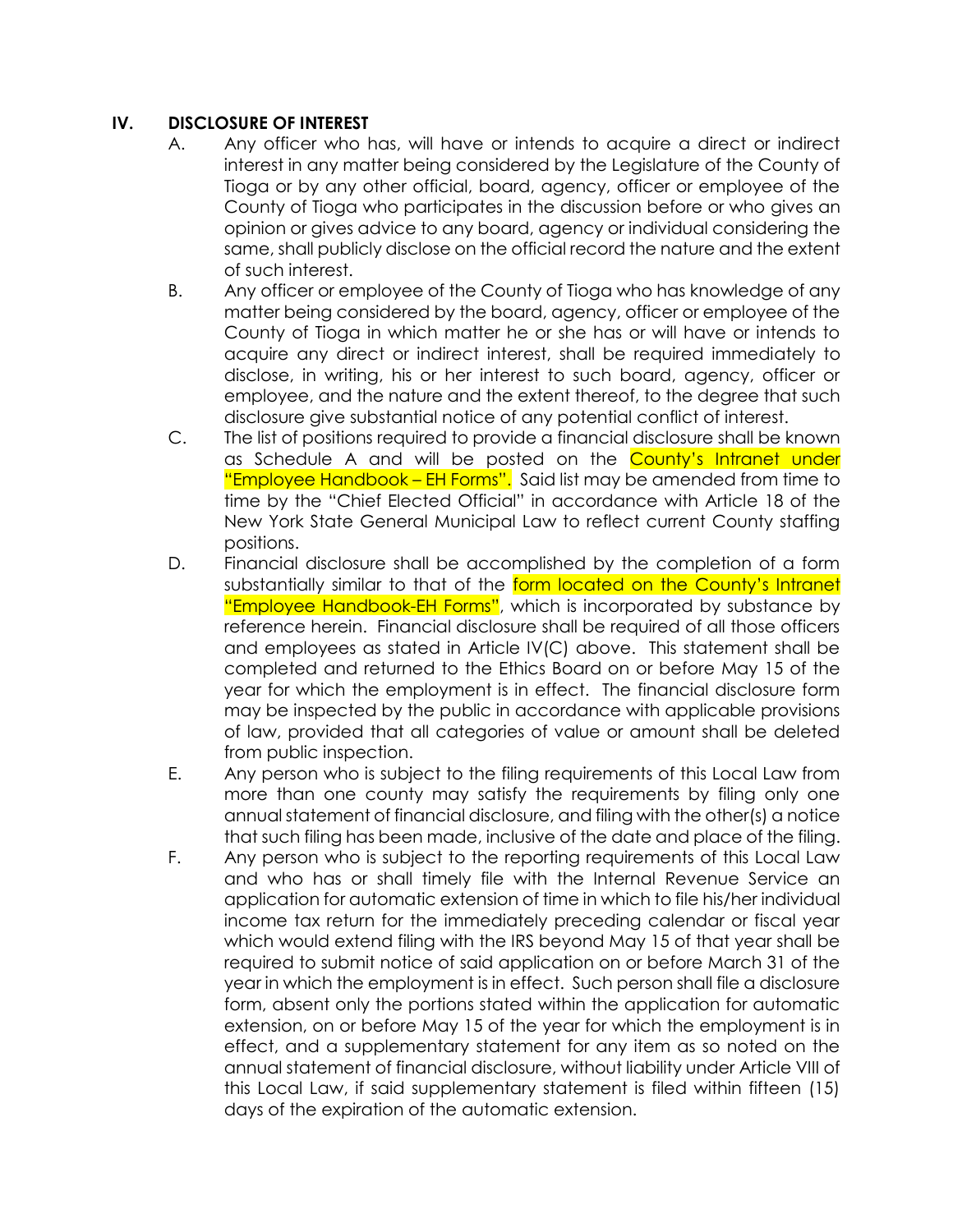- G. Any person who is required to file an annual statement of financial disclosure may request, prior to May 1 of the year for which the employment is in effect, an extension of filing for an additional specific period of time. Such request shall be made in writing to the Board of Ethics, with approval based upon substantiation of justifiable cause or undue hardship. The Board of Ethics may grant or deny the request, by vote of the membership, and extensions shall be for the specific period of additional time requested.
- H. Any person required to file an annual statement of financial disclosure who becomes so required, or experiences a change in reporting levels after March 15, of the year for which the employment is in effect, shall file the appropriate annual statement within thirty (30) days.

### **V. ANNUAL CODE OF ETHICS REVIEW**

Every official and employee is required to attest on an annual basis that he or she has reviewed the Code of Ethics of the County of Tioga, to be made on or before March 31 of the year for which the employment is in effect. Said attestation is to be filed with the Tioga County Board of Ethics.

#### **VI. ETHICS BOARD**

### **A. ESTABLISHMENT**

The Legislature of the County of Tioga, pursuant to Article 18 of the New York State General Municipal Law, hereby establishes the Tioga County Board of Ethics, responsible for ensuring full compliance with this code of ethics and disclosure. The Ethics Board shall consist of seven members, two of whom shall be nominated by the Tioga County Legislature Majority Leader. Two shall be nominated by the Minority Leader of that body except that in the event there is no Minority Leader, then the two otherwise nominated by the Minority Leader shall be nominated by the Majority Leader. Three shall be nominated by the chief Elected Official of Tioga County. No more than two shall be of the same enrolled party affiliation. A majority of the members shall not be officers or employees of the county or municipalities wholly or partially located in the county. At least one member shall be an elected or appointed officer or employee of a municipality located within the county, or an appointed officer or employee of the county, except that no more than one member shall presently be a county officer or employee, and none shall presently hold elected office. All shall be approved by majority vote of the Legislature. Failure to gain approval or in the instance of the creation of a vacancy, such succeeding member shall be determined by the entity through which the original member was selected.

Any action of the Board requires four affirmative votes.

### **B. MEMBERSHIP**

The members of the Ethics Board shall serve staggered 3 year terms, provided that the first appointments to the Ethics Board shall be as follows: one member, appointed by the Chief Elected Official, for a one year term; one member appointed by the Chief Elected Official, one member appointed by the Majority Leader of the Tioga County Legislature and one appointed by the Minority Leader of the Tioga County Legislature, each for a two year term; one member,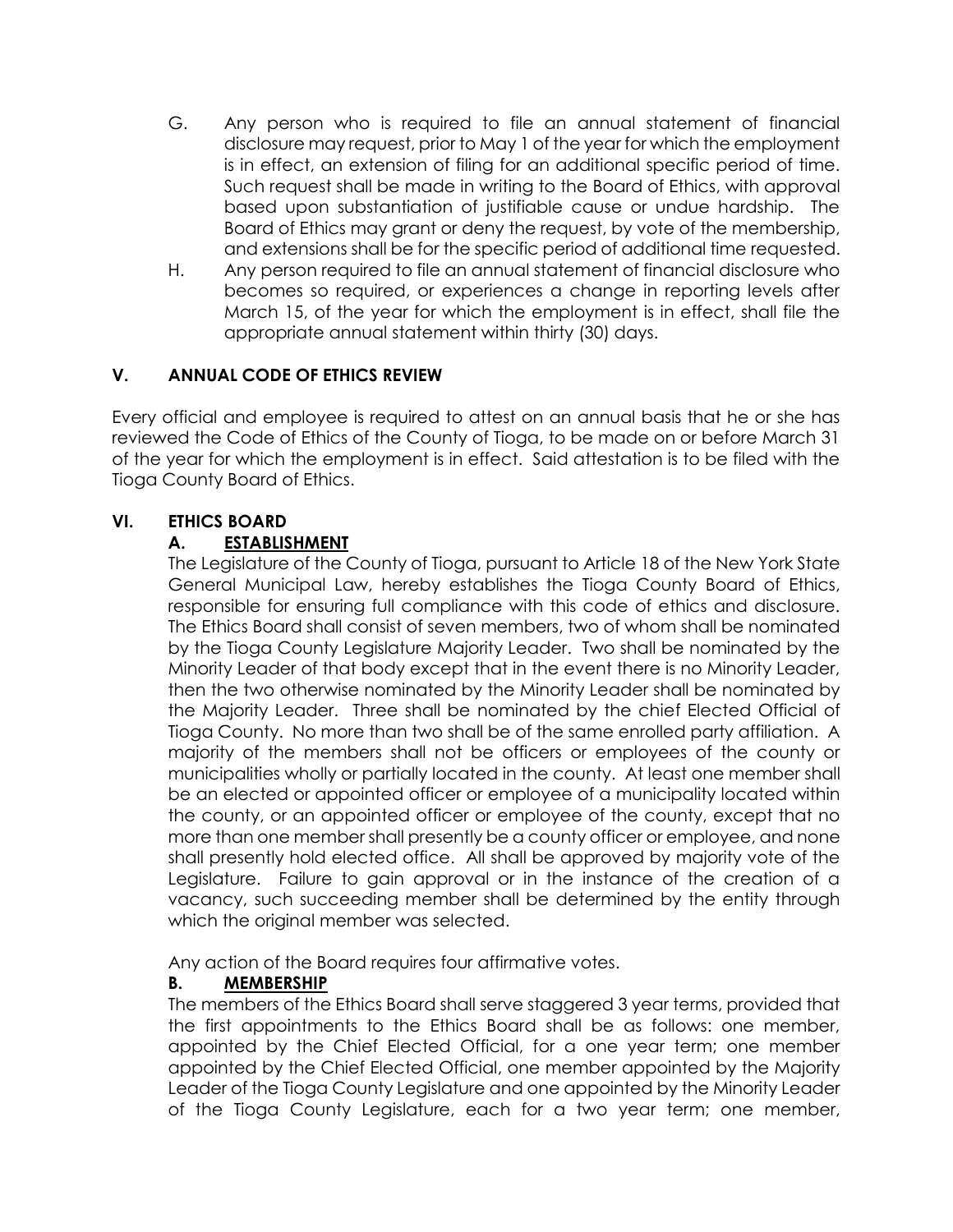appointed by the Chief Elected Official, one member appointed by the Majority Leader of the Tioga County Legislature and one appointed by the Minority Leader of the Tioga County Legislature; each for a three year term. Members of the Ethics Board who have served two full three-year terms may not be reappointed to the Ethics Board for at least one year after the expiration of their last term.

### **C. REMOVAL**

In addition to penalties defined specifically for violation of the Tioga County Ethics Law and other pertinent section of local, state and federal law, members of the Ethics Board may be removed for cause by the County Executive or Chair with the concurrence of two-thirds of the County Legislature. Prior to removal, the Ethics Board members shall be given written notice of the grounds for removal and an opportunity to reply.

## **D. POWERS AND DUTIES**

- 1. The Board of Ethics shall possess all powers and duties authorized by Section 808 of the General Municipal Law and such powers and duties as set forth in Section 813 of the General Municipal Law as are necessary to perform the functions and duties of said Board.
- 2. The Board of Ethics shall be the repository for completed annual statements of financial disclosure, pursuant to Section 808(5) of the General Municipal Law and Article IV herein and such written instruments, affidavits and disclosures as required under this Local Law.
- 3. The Board of Ethics shall possess, exercise and enjoy all the rights powers and privileges necessary and proper to the enforcement of the Code of Ethics and completion and filing by reporting officers, employees and appointed officials of the County of annual statements of financial disclosure required by this act.
- 4. The Board of Ethics shall promulgate rules and regulations in furtherance of its powers and duties enumerated herein. Said rules and regulations shall include rules governing the conduct of adjudicatory proceedings and appeals relating to the assessment of the civil penalties herein authorized. In addition to any other powers and duties specifically provided by law, the Board shall have the power and duty to:
	- a. Administer and enforce the provisions of this Local Law.
	- b. Conduct any investigation necessary to carry out the provisions of this Local Law. Pursuant to this power and duty, the Board may administer oaths or affirmations, subpoena witnesses, compel their attendance and require the production of any books or records which it may deem relevant or material.
- 5. The Board of Ethics shall render advisory opinions in writing regarding specific matters pertaining to filings and reporting categories, to officers, employees and appointed officials of the County with respect to this Local Law and Article Eighteen of the General Municipal Law. Such opinions shall be rendered only upon written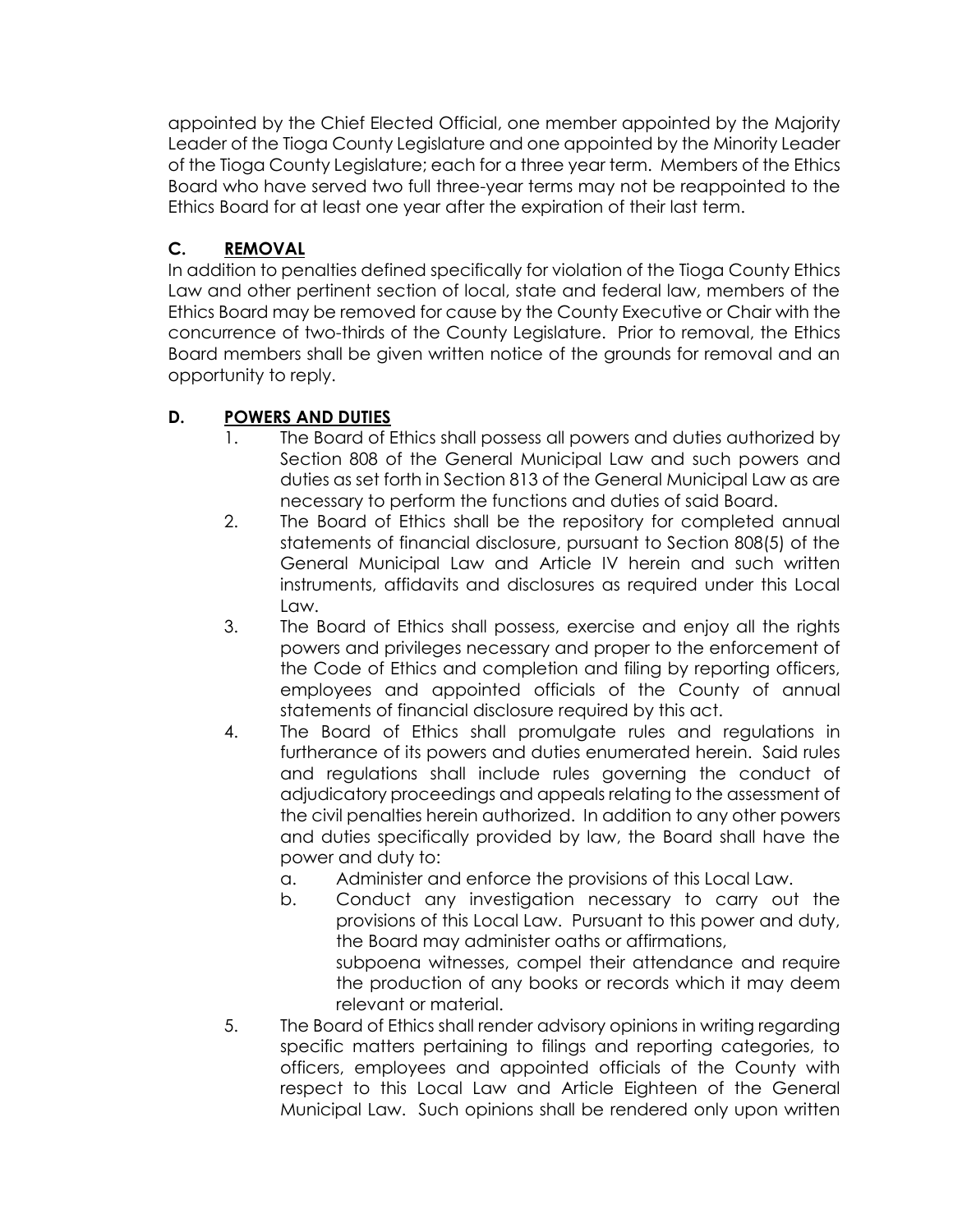request by the officer, employee or appointed official concerning only the subject of the inquiry as it pertains to the requesting individual's own filing requirements.

- 6. Such opinions shall not be made public or disclosed unless required by the Freedom of Information Law (Public Officers Law Article 6) or required for use in a disciplinary proceeding or proceeding under Article VII of this Local Law involving the officer, employee or appointed official who requested the advisory opinion. Whenever a request for access to an advisory opinion herein is received, the officer, employee or appointed official who requested the opinion shall be notified of the request within forty-eight (48) hours of the receipt of the request. Under no circumstances shall the "Reporting Categories" be disclosed to the public, as stated in New York State General Municipal Law Section 813 (18)(a)(1).
- 7. The Chief Elected Official shall designate the County Attorney or such other attorney admitted to practice in the State of New York to serve as counsel to the Board of Ethics.
- 8. The Ethics Board shall be empowered to request support staff assistance from the County Legislature or the Chief Elected Official in furtherance of its duties and responsibilities.

### **VII. APPEAL OF DESIGNATION OF POLICY MAKING POSITION**

Appeal may be taken by the filing of a written petition in opposition to such designation within thirty (30) days from the date that the designation was filed with the Tioga County Board of Ethics. Upon receipt of the petition, the Board of Ethics shall make a determination upon the merits of the application within thirty (30) days.

### **VIII. PENALTIES**

A reporting individual who knowingly and willfully fails to file an annual statement of financial disclosure or who knowingly and willfully with intent to deceive makes a false statement or give information which such individual knows to be false on such statement of financial disclosure filed pursuant to this Section shall be assessed a civil penalty in an amount not to exceed Ten Thousand Dollars. Assessment of a civil penalty hereunder shall be made by the Tioga County Board of Ethics. For a violation of this Section, other than for conduct which constitutes a violation of subdivision twelve of Section seventythree of the Public Officers Law, the Tioga County Board of ethics may, in lieu of a civil penalty, refer a violation to the appropriate prosecutor and upon such conviction, but only after such referral, such violation shall be punishable as a Class A misdemeanor. A civil penalty for false filing may not be imposed hereunder in the event a category of "value" or "amount" reported hereunder is incorrect unless such reported information is falsely understated. Upon an appropriate determination and vote, the Tioga County Ethics Board may file a written recommendation with the Chief Elected Official or other disciplinary body, establishing grounds for removal for cause, in accordance with other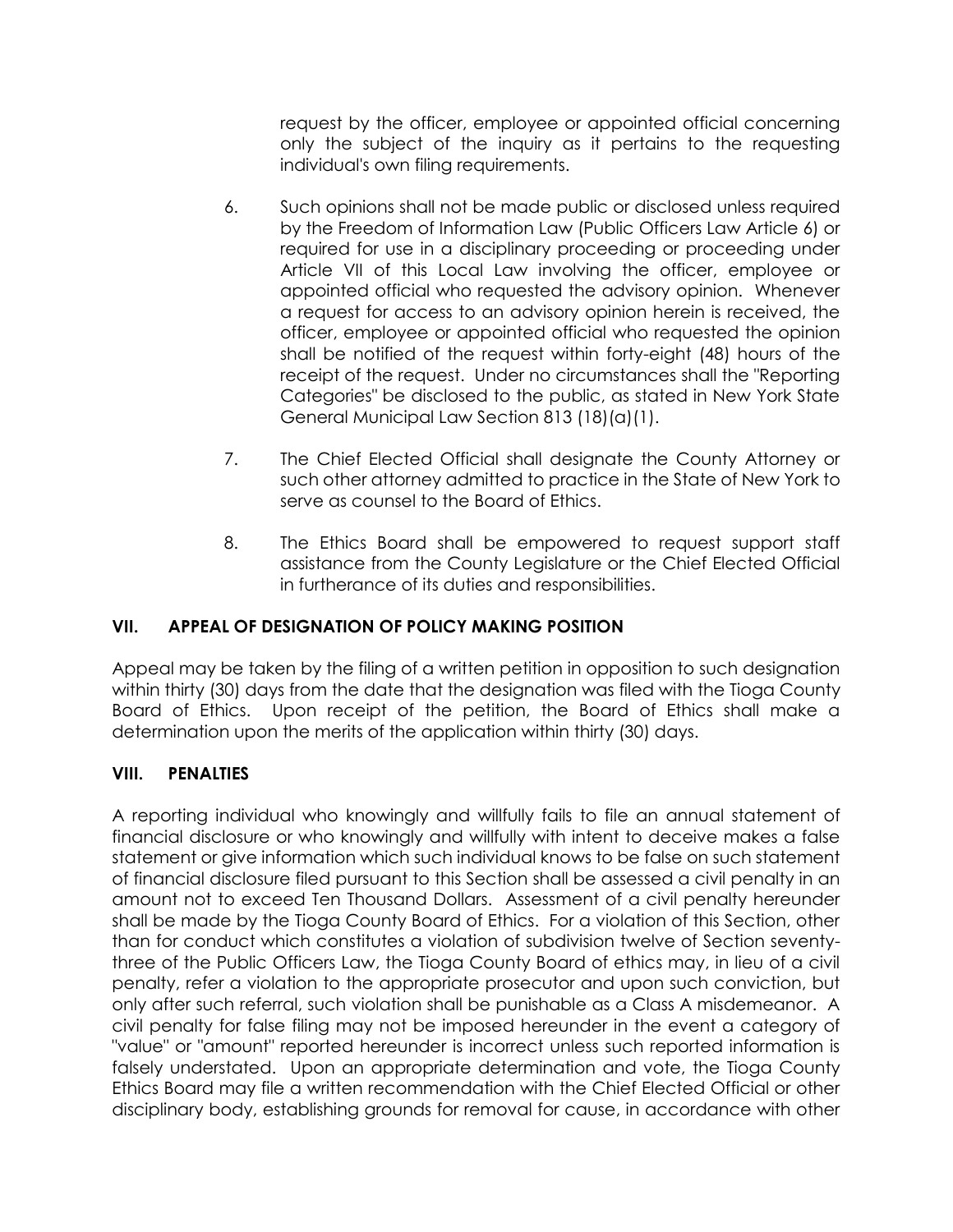provision of the Tioga County Laws pertaining to officers, officials and employees and rules governing conduct. Notwithstanding any other provision of law to the contrary, no other penalty, civil or criminal may be imposed for a failure to file, or for a false filing, of such statement, except that the appointing authority may impose disciplinary action as otherwise provided by law. The Tioga County Board of Ethics shall adopt rules governing the conduct of adjudicatory proceedings and appeals relating to the assessment of the civil penalties herein authorized. Such rules shall provide for due process procedural mechanisms substantially similar to those set forth in Article Three of the State Administrative Procedure Act but such mechanisms need not be identical in terms or scope. Assessment of a civil penalty shall be final unless modified, suspended or vacated within thirty days of impositions and upon becoming final shall be subject to review at the instance of the affected reporting individual in a proceeding commenced against the Tioga County Board of Ethics pursuant to Article seventy-eight of the Civil Practice Law and Rules.

### **IX. ANNUAL STATEMENT OF FINANCIAL DISCLOSURE**

The Tioga County Legislature hereby designates the form located on the County's Intranet "Employee Handbook-EH Forms", as the official annual statement of financial disclosure for the purposes of fulfilling the requirements of Article IV, Section C and D respectively, of the Tioga County Ethics and Disclosure Law.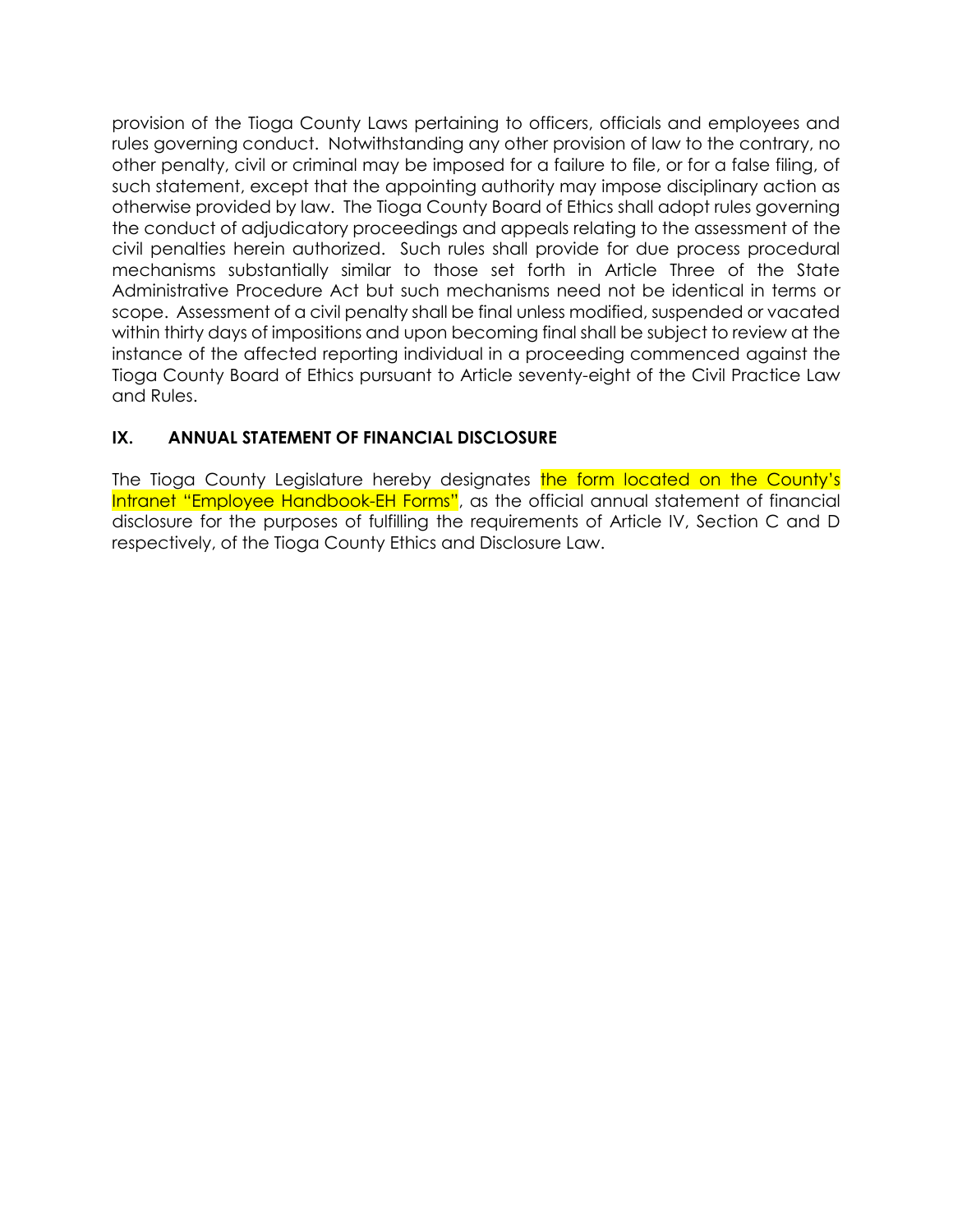### **TIOGA COUNTY BOARD OF ETHICS REGULATION FOR EXTENSION OF TIME FOR FILING A FINANCIAL DISCLOSURE STATEMENT DUE TO JUSTIFIABLE CAUSE OR UNDUE HARDSHIP OR AUTOMATIC EXTENSION OF TIME TO FILE**

### Sec.

- I. Definitions
- II. Basis for Extension
- III. Procedure
- IV. Board Action
- V. Automatic Extension

# **I. DEFINITIONS**

- A. **"ANNUAL STATEMENT"** shall mean the annual statement of financial disclosure filed with the Board pursuant to Local Law No. 5 for the year 1990.
- B. **"BOARD"** shall mean the Board of Ethics for Tioga County, established pursuant to Local Law No. 5 for the year 1990.
- C. **"COVERED INDIVIDUAL"** shall mean an individual who is required to file an Annual Statement with the Board pursuant to Article IV, Section 4 of Local Law No. 5 for the year 1990.
- D. **"FILING DATE"** shall mean the date by which a covered individual must file his Annual Statement with the Board, as fixed by Article IV of Local Law No. 5 for the year 1990.
- E. **"MODIFIED FILING DATE"** shall have the meaning ascribed to it in Section III(B) of this regulation.

## **II. BASIS FOR EXTENSION**

The filing date or modified filing date for a covered individual may be extended only upon a showing of:

- A. justifiable cause; or
- B. undue hardship

## **III. PROCEDURE**

A. The request for an extension shall be mailed to the Board in care of the Tioga County Attorney, 56 Main Street, Owego, NY 13827 by certified mail or shall be delivered by hand. Upon request, a receipt shall be issued for hand delivery. A request for an extension of the filing date must be postmarked or delivered to the Board, no later than fifteen (15) calendar days before the filing date.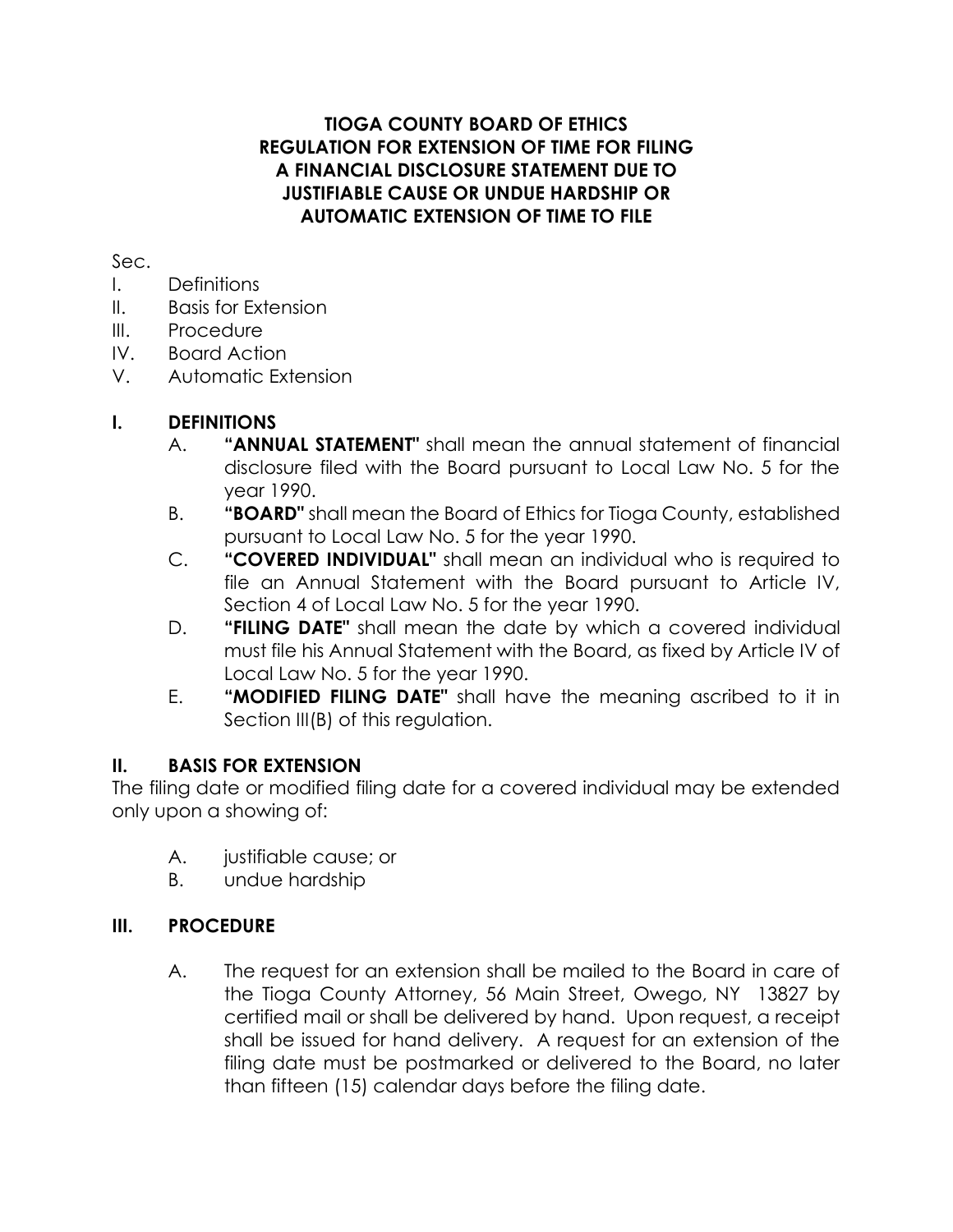- B. In the event an individual, through hiring, appointment, promotion, election or other designation becomes a covered individual either after the filing date or less than thirty (30) calendar days before the filing date, that individual shall file his or her Annual Statement with the Board within thirty (30) days after the event making him or her a covered individual (hereinafter referred to as the "modified filing date"). That individual may request an extension of the modified filing date. That request must be postmarked, or delivered to the Board during the thirty day period before the modified filing date.
- C. The request for an extension of the filing date or modified filing date must contain the following information:
	- 1. The name of the covered individual, home address and work address;
	- 2. The title of the position or job classification under which the individual is employed;
	- 3. Documentation of justifiable cause or undue hardship in the form of a written statement, with copies of any necessary supporting documents the covered individual wishes the Board to consider in granting or denying the request; and
	- 4. The specific period of time for which the covered individual wishes to be granted an extension, including a date certain upon which the covered individual intends to comply with the filing requirements, provided however that no extension under these rules and regulations shall extend for more than forty-five (45) days after the filing date for that individual. In the case of an individual who is hired, appointed, elected or otherwise designated as a covered individual, either after the filing date or less than thirty (30) days before that date, no regulations shall extend for more than forty-five (45) days after the modified filing date. In addition, in the case of candidates for local elected office, no extension shall extend beyond the tenth (10th) day before the general or primary election in which the individual is a candidate.

### **IV. BOARD ACTION**

A. Upon receipt of a timely request from a covered individual for an extension of the filing date or modified filing date, the Board shall review the material filed to determine whether there has been a showing of justifiable cause or undue hardship. Extensions shall not be granted upon a general statement that undue hardship or justifiable cause exists. The terms *"justifiable cause"* and *"undue hardship"* shall mean more than mere inconvenience to the covered individual.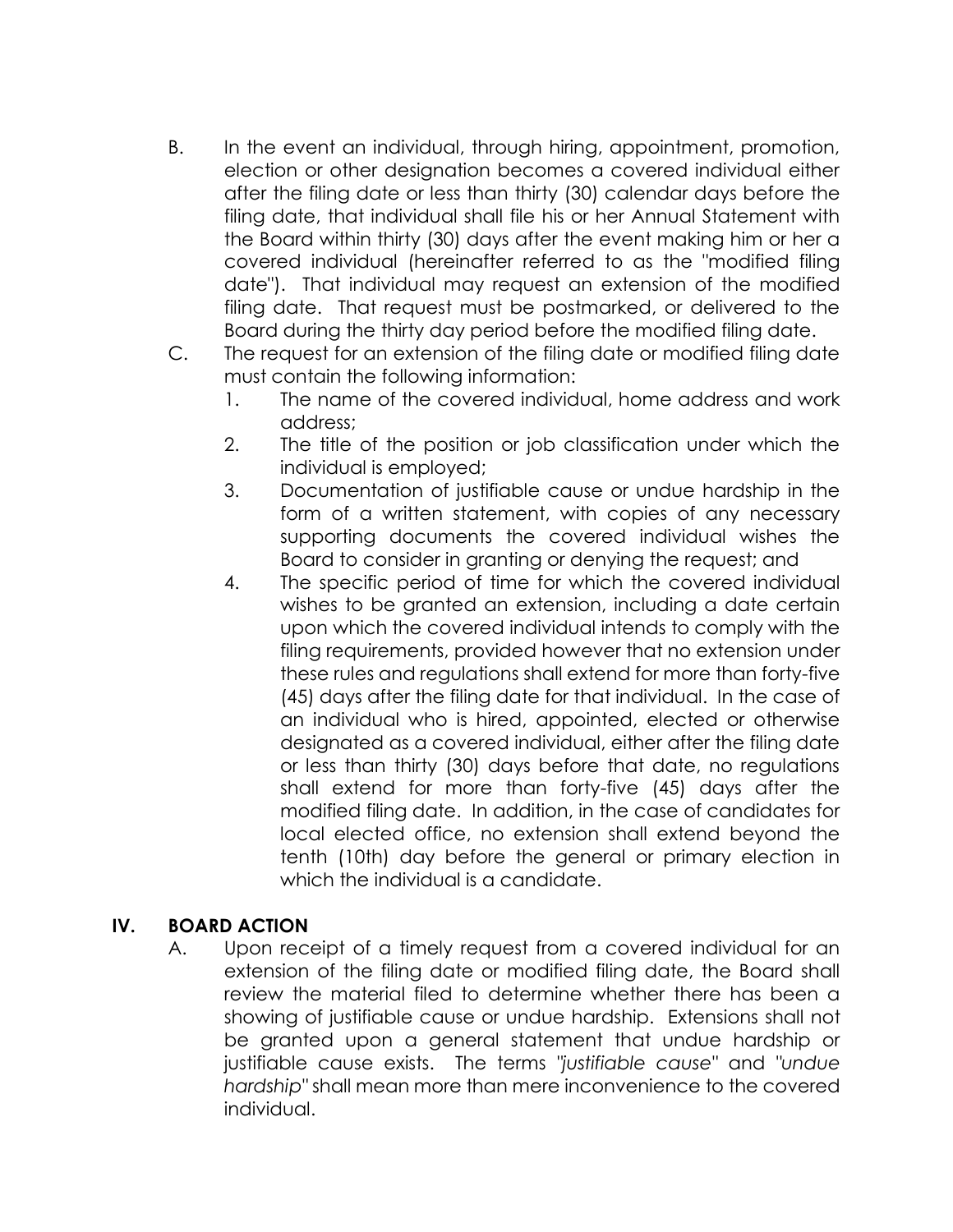- B. The Board may request additional information from the covered individual who submitted the request. The individual shall then submit the additional information to the Board within ten (10) business days after the Board's request, either by certified mail or by hand delivery to the Board. In the event the Board does not receive the additional information within ten (10) business days, the Board may make a determination on the basis of the information it has available.
- C. The Board shall notify the covered individual of its determination on the request for an extension of the filing date or modified filing date.
	- 1. If the request is approved, the Annual Statement shall be filed on the date indicated by the Board in its determination issued to the covered individual.
	- 2. If the request for an extension is denied, the covered individual must file the Annual Statement by the filing date or the modified filing date or on the date indicated by the Board in its determination.

# **V. AUTOMATIC EXTENSION**

- A. In the event a covered individual has (i) timely filed with the Internal Revenue Service an application for automatic extension of time in which to file his or her individual income tax return for the immediately preceding calendar or fiscal year; and (ii) lacks sufficient information to complete his or her Annual Statement, that individual shall file with the Board on or before March 31, with respect to any item of the Annual Statement which he or she cannot complete, a written statement that the information is lacking from the Annual Statement but that it will be supplied in a supplementary statement of financial disclosure on or before the fifteenth (15th) day after the expiration of the period of the automatic extension of time to /file the income tax return.
- B. The written statement filed with the Board concerning an automatic extension of time to file must contain the following information:
	- 1. The name of the covered individual, home address and work address;
	- 2. The title of the position or job classification under which the individual is employed;
	- 3. A copy of the application for automatic extension to file an income tax return; and
	- 4. A description of the information which is lacking in the filed Annual Statement as a result of the application for an automatic extension to file an income tax return with the Internal Revenue Service.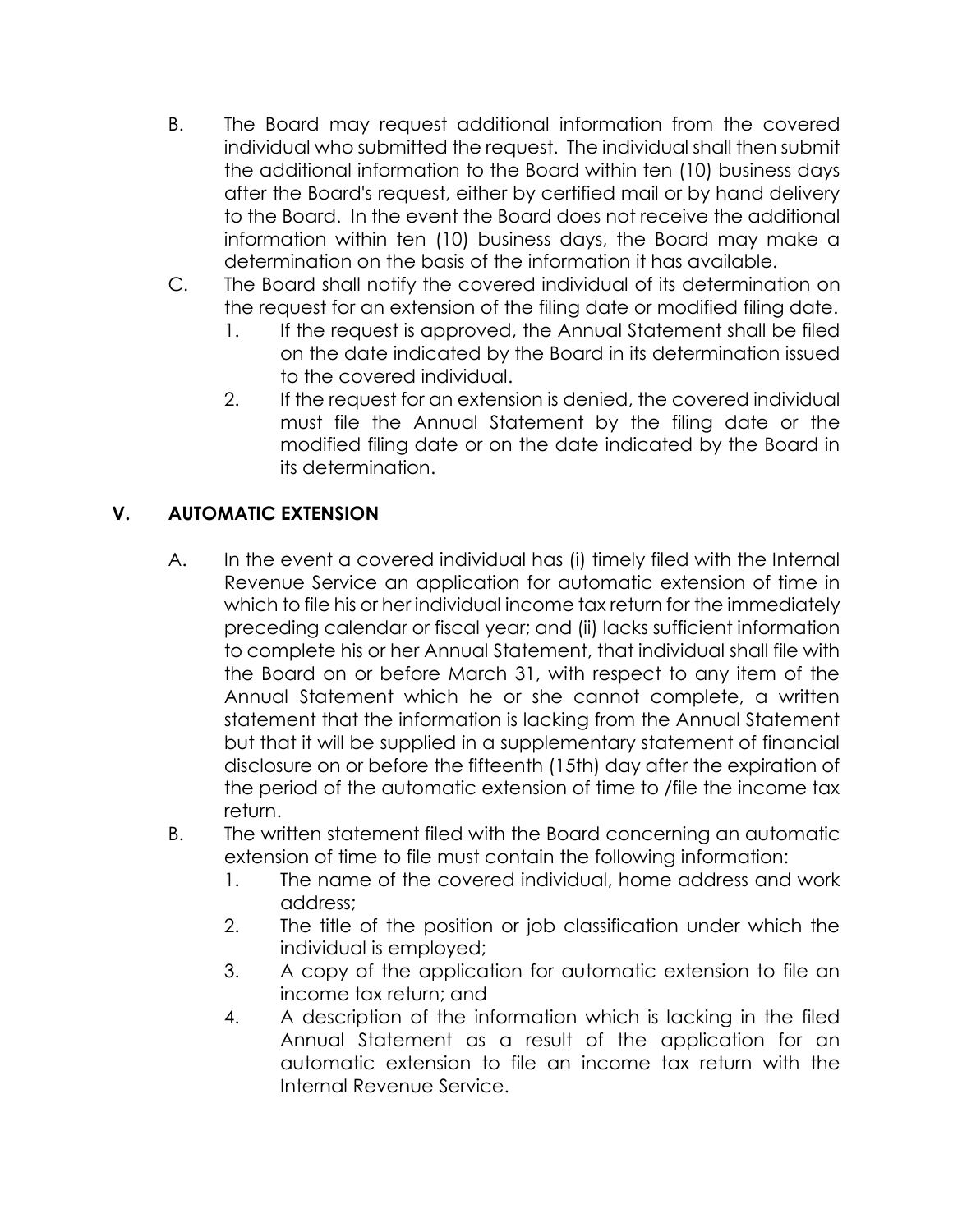- C. An individual who is entitled to an automatic extension to file his or her income tax return with the Internal Revenue Service must still file his or her Annual Statement on or before the filing date or modified filing date. That Annual Statement must contain all of the information otherwise required by the Annual Statement.
- D. Failure to file the supplementary statement, or filing an incomplete or deficient supplementary statement, shall be deemed a failure to file an Annual Statement.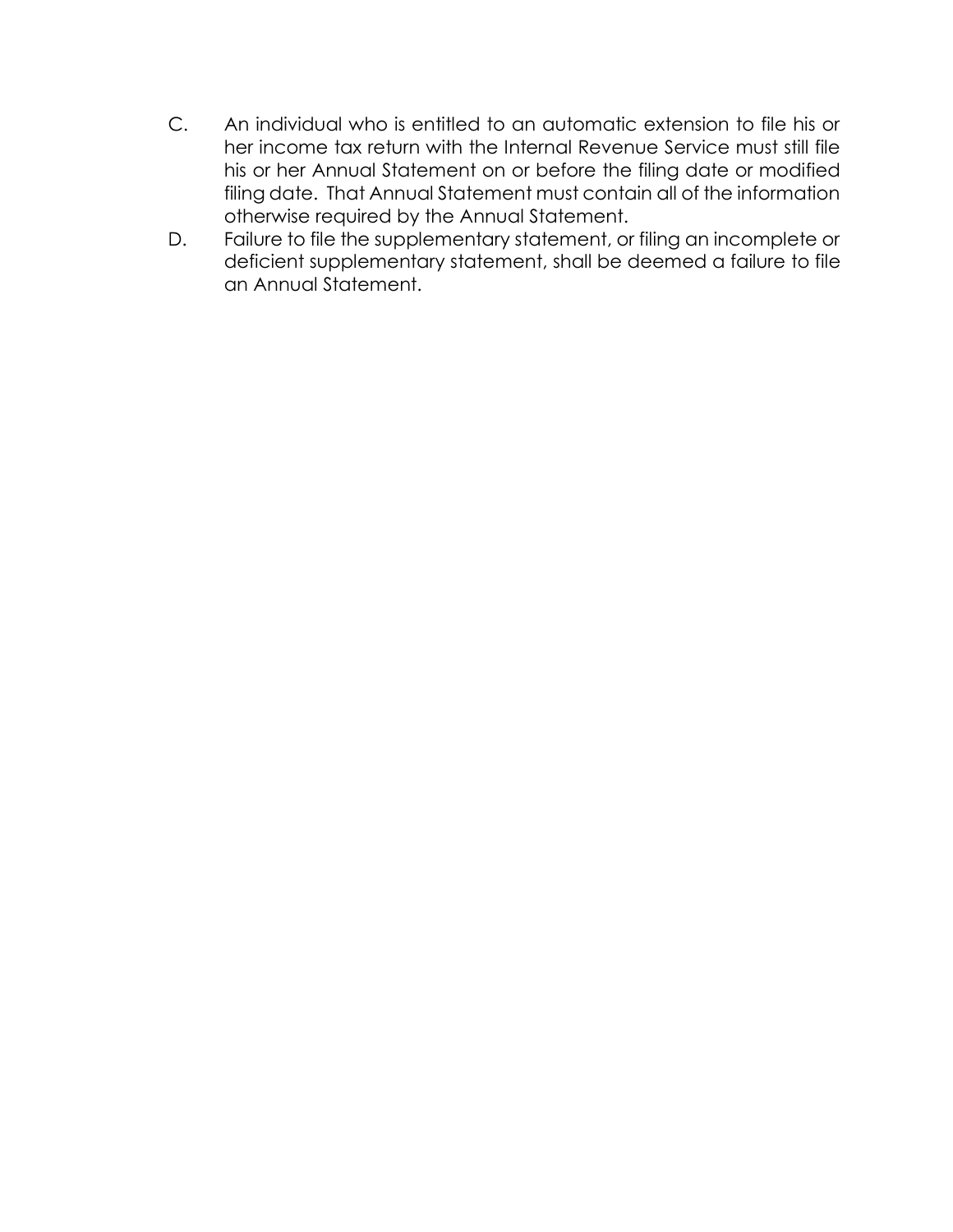### **TIOGA COUNTY BOARD OF ETHICS REGULATION FOR PROCEDURE FOR REQUESTING AN EXEMPTION FROM FILING A FINANCIAL DISCLOSURE STATEMENT**

Sec.

- I. Definitions
- II. Procedures
- III. Board Action

## **I. DEFINITIONS**

- A. **"ANNUAL STATEMENT"** shall mean the annual statement of financial disclosure filed with the Board pursuant to Local Law No. 5 for the year 1990.
- B. **"APPOINTING AUTHORITY"** shall mean that individual or body which has the authority by law, rule or regulation to appoint a person to a position, or that individual or body to whom that authority may be properly delegated by law, rule or regulation.
- C. **"BOARD"** shall mean the Board of Ethics for Tioga County, established under Local Law No. 5 for the year 1990.
- D. **"EXEMPTIONS"** shall mean a waiver of the requirement that an individual file an Annual Statement.
- E. **"LOCAL AGENCY"** shall mean any agency, department, division, board, commission or bureau of Tioga County.
- F. **"EMPLOYEE"** shall mean any officer or employee of Tioga County who is neither
	- 1. a local elected official; nor
	- 2. a local officer or employee.

For purposes of this definition, the terms "local elected official" and "local officer or employee" shall have the meanings ascribed to those terms by subdivisions (2) and (3), respectively, of General Municipal Law Section 810.

- G. **"TITLE"** shall mean the name of the position or job in which an employee serves.
- H. **"JOB CLASSIFICATION"** shall mean a series of titles which may be included under one classification standard or may be part of a promotional series which may be considered together for purposes of these regulations.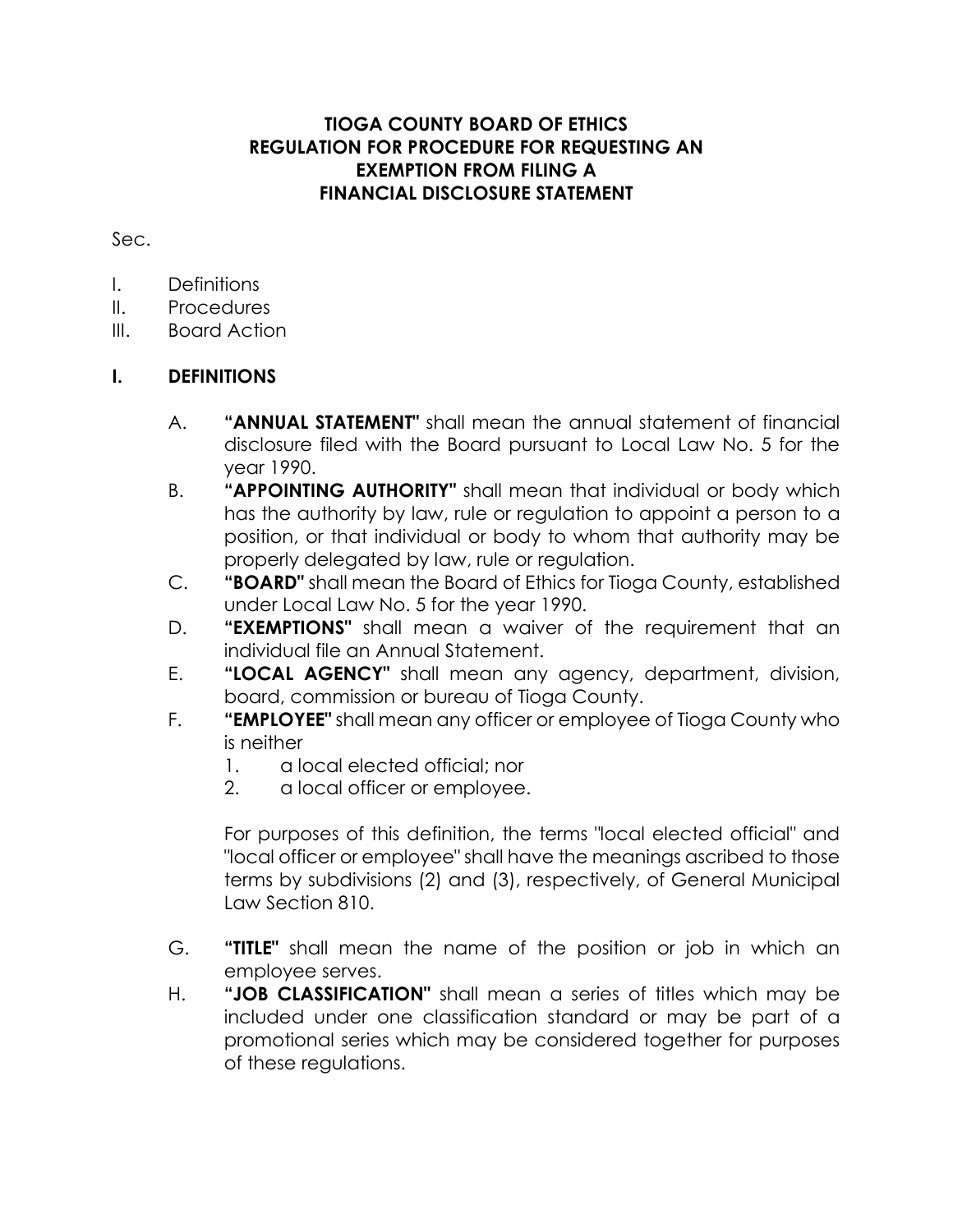- I. **"EMPLOYEE ORGANIZATION"** shall mean an employee organization which is recognized or certified pursuant to Civil Service Law Section 204 to represent public employees of a public employer.
- J. **"DISQUALIFYING DUTIES"** shall mean duties performed by an employee involving the negotiation, authorization or approval of those matters listed in General Municipal Law Section 813(9)(k)(i) -(iv).

# **II. PROCEDURES**

- A. A request for an exemption may be made either by an individual employee or by an employee organization or local agency acting on behalf of employees who share the same title or job classification. The request shall be filed with the Board by April
- B. The request for an extension shall be mailed to the Board in care of the County Attorney, 56 Main Street, Owego, NY 13827, by certified mail, or shall be delivered by hand. Upon request, a receipt shall be issued for a hand delivery.
- C. The request for exemption shall include the following information:
	- 1. If the request is made on an individual basis, the name and home and business address of the employee; if the request is made on behalf of employees sharing the same title or job classification, the name of the employee organization or local agency making the request and the name and address of the individual authorized to make the request for that employee organization or local agency;
	- 2. The title or job classification of the position for which the exemption is sought;
	- 3. If the request is being made by a local agency or employee organization, a list of all local agencies where the title or job classification is located;
	- 4. A copy of the job description or specification for the title or job classification for which the exemption is requested;
	- 5. A statement accompanied by supporting documentation, that the title or job classification does not involve the performance of disqualifying duties.
- D. The request for exemption must be signed by the employee requesting the exemption or by the authorized representative of the employee organization or local agency making the request on behalf of employees with the same title or job classification.
- E. 1. An individual or employee organization which files a request for exemption must also file a copy of the request with the appointing authority of the local agency or agencies where the title of job classification is located.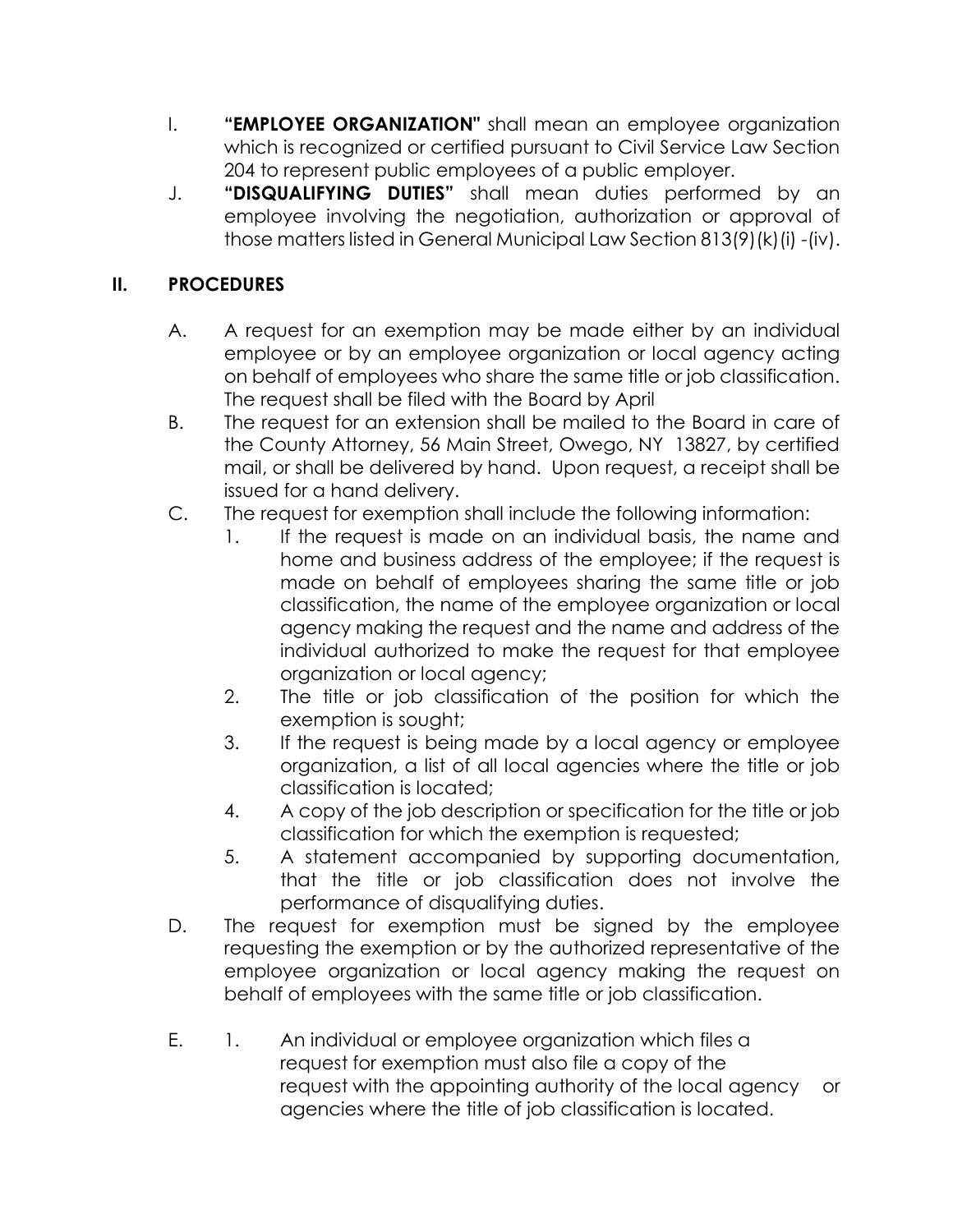- 2. Within seven (7) working days the appointing authority may file a written objection to the request with the Board based solely on the ground that the duties of the title or job classification do not permit an exemption to be granted. The appointing authority shall also send forthwith a copy of the objection to the individual or employee organization, as appropriate.
- 3. The individual or employee organization, as appropriate, may within seven (7) working days file a written response to the objection of the appointing authority with the Board. The written response shall also be filed with the appointing authority.
- 4. If no filing under paragraph (II) or (III) of this section occurs within the time limits provided, the Board may act upon the request for exemption based on the material available to it.

# **III. BOARD ACTION**

- A. Upon receipt of a request for an exemption, the Board shall review the material filed to determine whether the duties of the title or job classification include any disqualifying duties. If no further information is required, the Board shall render its decision on the request.
- B. If the Board determines that additional information is necessary before making a determination, it may request that assistance of any employee or official of Tioga County, and that employee or official shall furnish that assistance in a timely manner.
- C. 1. Upon a determination that the title or job classification does not involve the performance of disqualifying duties, the Board shall, if it determines it is in the public interest, grant the exemption on an individual, title or job classification basis, as requested.
	- 2. Upon a determination that the title or job classification does involve the performance of disqualifying duties, the Board shall deny the request for an exemption.
	- 3. Where the Board determines that it is in the public interest to request that an individual file an Annual Statement, even though the duties may not exclude an exemption, the Board may require the employee who serves in the title or job classification to file a modified form of the financial disclosure statement, which shall contain only that information which the Board determines is appropriate and necessary for that title or job classification.
- D. The Board shall give written notification of its determination to the requesting employee or employee organization or local agency, as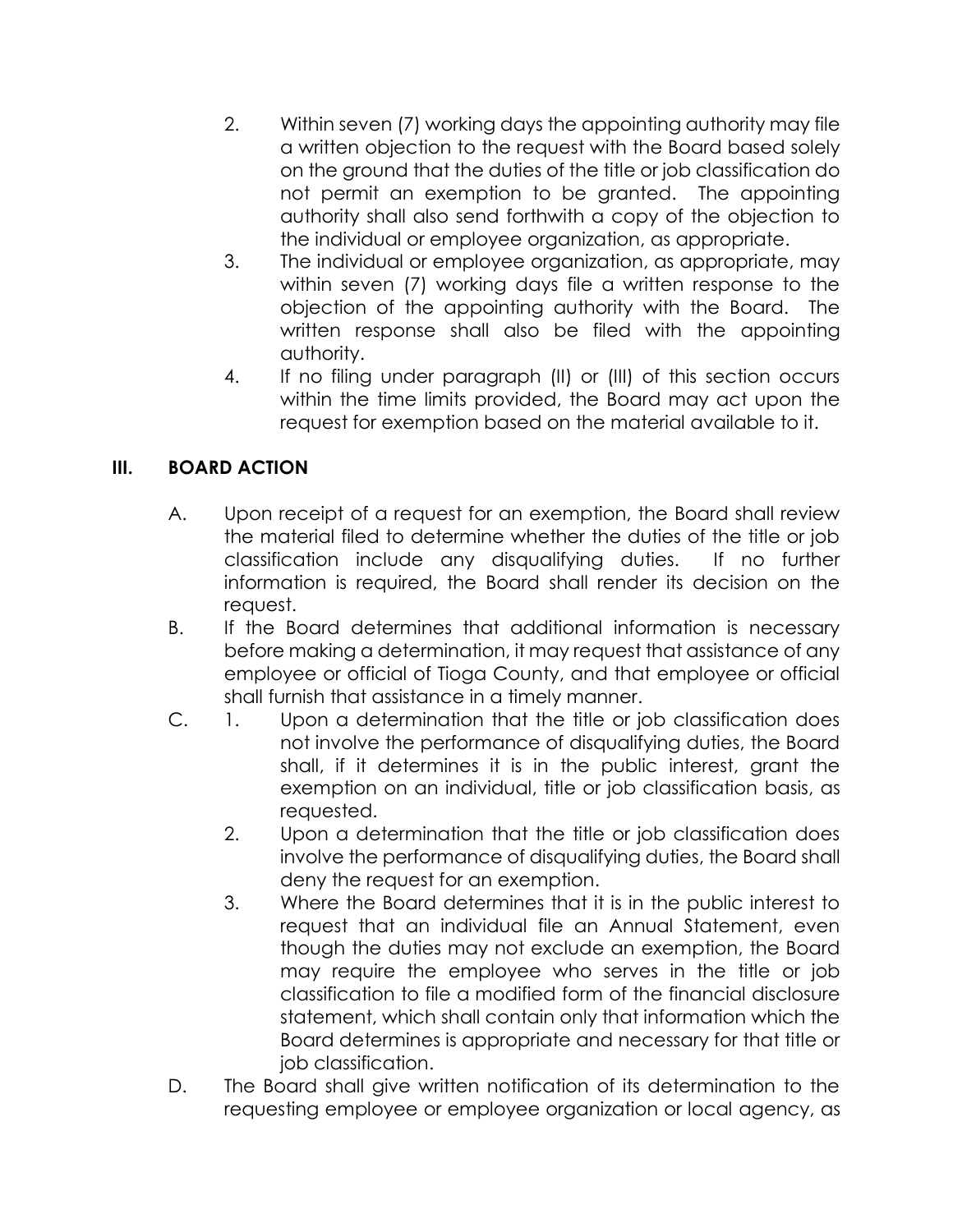appropriate. Any determination, other than a determination to grant the request, shall contain written findings of fact in support of the determination.

- E. A request for an exemption does not extend the deadline for filing the Annual Statement. The party requesting the exemption may, under compelling circumstances, apply to the Board for an extension to submit an Annual Statement until the exemption requested is acted upon by the Board. Only in special circumstances, as determined by the Board, will an extension for submission of an Annual Statement be granted because of a pending exemption request.
- F. Once an exemption is granted, all employees covered by the exemption shall not be required to submit Annual Statements for subsequent years unless:
	- 1. The employee is appointed or promoted to a new title or job classification for which filing is required;
	- 2. The duties of the title or job classification change to include disqualifying duties; or
	- 3. The Board, upon review of its determination to grant the exemption, determines that exemption is no longer allowable under the law or this regulation or is no longer in the public interest. However, no such determination shall be made without giving the original parties to the request an opportunity to submit written objections. In addition, any such determination shall be in writing and supported by written findings of fact.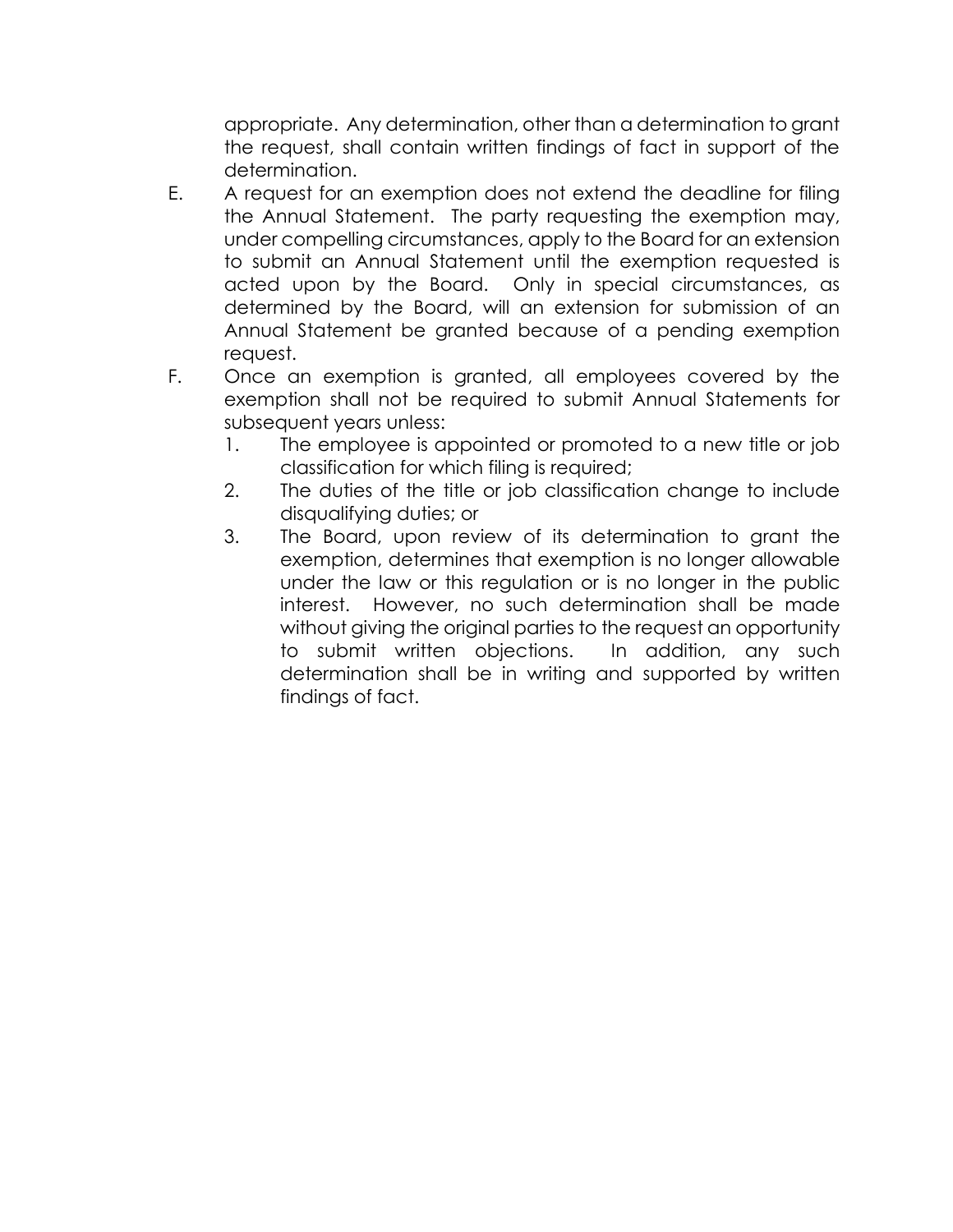## **TIOGA COUNTY BOARD OF ETHICS REGULATION FOR ADJUDICATORY PROCEEDINGS**

Sec.

- I. Intent and Purpose
- II. Definitions
- III. Notice of Hearing or Proceeding (Form)
- IV. Time and Place of Hearing or Proceeding
- V. Evidence and Proof
- VI. Representation
- VII. Oaths
- VIII. Adjournments
- IX. Time Limits
- X. Decision after Hearing or Proceeding
- XI. Conduct of Hearings
- XII. Hearing Officer
- XIII. Powers and Duties of Hearing Officer
- XIV. Fines, Penalties
- XV. Record of Hearing or Proceeding
- XVI. Privacy / Confidentiality

# **I. INTENT AND PURPOSE**

The Board of Ethics of Tioga County has statutory authority to adopt rules and regulations governing the conduct of adjudicatory proceedings and appeals relating to the assessment of the civil penalties authorized by General Municipal Law Section 812(6), as added by the Ethics in Government Act, and the conduct of hearings held under Article VI, Section 4 of Local Law No. 5 for the year 1990. In adjudicatory proceedings undertaken pursuant to these regulations, it is the intention and purpose of the Board of Ethics to afford all parties due process protection and fair and just resolution of all matters. The purpose of the Ethics in Government Act is to restore public trust and confidence in government. Effective enforcement, including adjudication, will help to accomplish that purpose.

# **II. DEFINITIONS**

- A. **"BOARD"** shall mean the Board of Ethics established pursuant to Article VI, Section 1 of Local Law No. 5 for the year 1990.
- B. **"ETHICS IN GOVERNMENT ACT"** shall mean Chapter 813 of the Laws of 1987, as amended.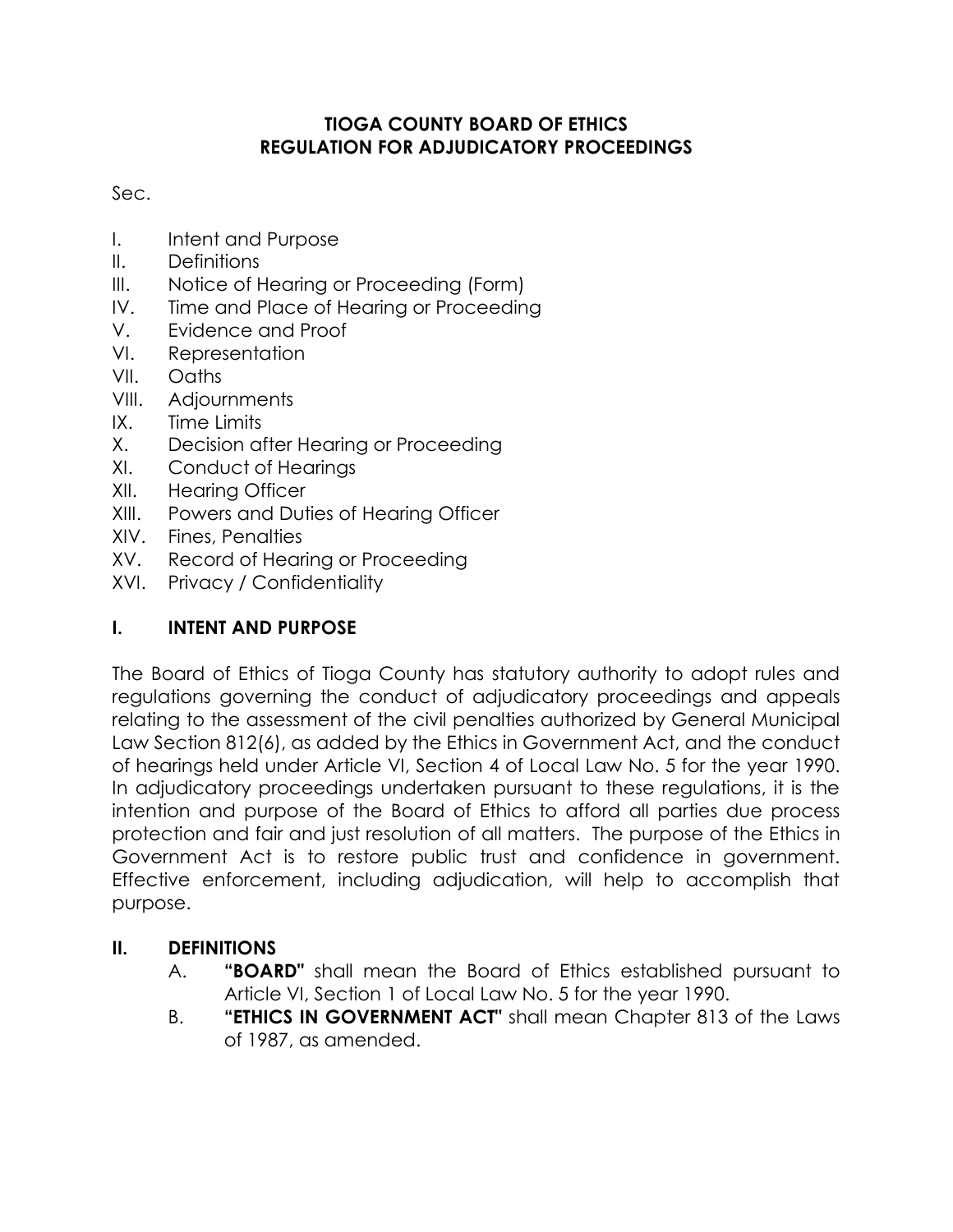- C. **"ANNUAL STATEMENT"** shall mean the annual statement of financial disclosure which is required to be filed with the Board pursuant to Local Law No. 5 of the year 1990.
- D. **"HEARING OFFICER"** shall mean the presiding officer in adjudicatory hearings or proceedings conducted pursuant to these regulations.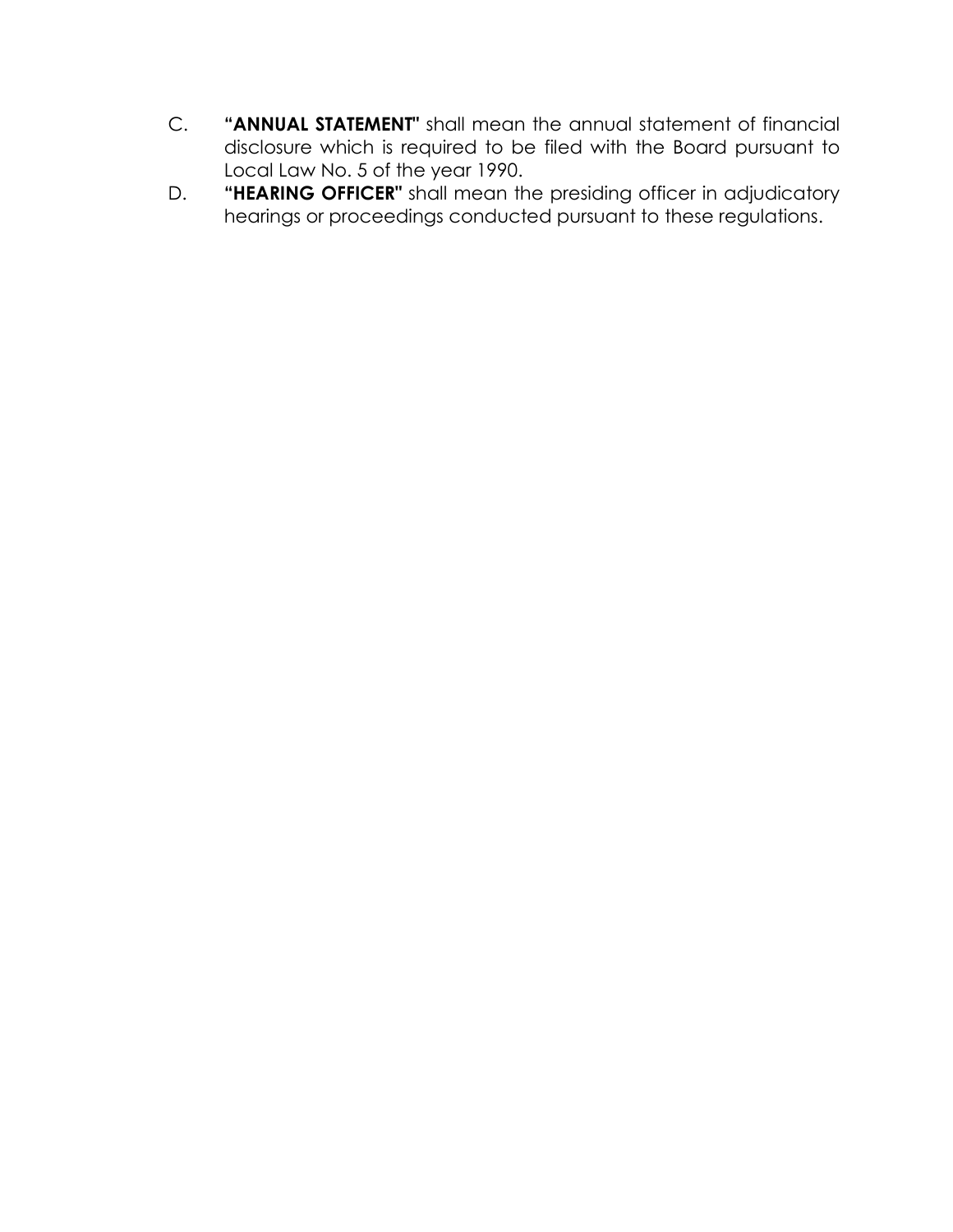## **III. NOTICE OF HEARING OR PROCEEDING (FORM)**

- A. Where the Board elects to go forward with a proceeding to determine whether a civil penalty should be assessed pursuant to General Municipal Law Section 812(6) and Local Law No. 5 for the year 1990, or to take such other action as may be authorized by law, the Board shall serve a written notice, by certified mail or other appropriate method of service authorized under the Civil Practice Law and Rules, to the parties and their representatives of record at least twenty (20) calendar days prior to the date of any hearing or proceeding under these rules. The Notice of Hearing or Proceeding shall contain the following:
	- 1. A statement of the time and place of the hearing or proceeding;
	- 2. A statement of the nature of the hearing or proceeding;
	- 3. Reference to the particular statutes and rules relevant to the hearing or proceeding;
	- 4. A short, plain language statement of the violations asserted; and
	- 5. A statement for hearing impaired parties and participants concerning the provision of deaf interpretation services without charge.
- B. A copy of these rules shall accompany each Notice of Hearing or Proceeding which is sent pursuant to these regulations.
- C. The Notice of Hearing or Proceeding shall contain information concerning circumstances under which an adjournment may be granted and the result of failure to appear for a scheduled hearing or proceeding.
- D. The Notice of Hearing or Proceeding shall inform the parties and their representatives of the right of each party to be represented, to testify, to produce witnesses, to present documentary evidence and to examine opposing witnesses and evidence.

## **IV. TIME AND PLACE OF HEARING OR PROCEEDING**

- A. The time and place of the hearing or proceeding shall be contained in the Notice of Hearing or Proceeding.
- B. The time and place of the hearing or proceeding shall not be changed unless a party formally requests a change pursuant to the adjournment request procedure contained in Section 8.
- C. The time and place of the hearing or proceeding shall, as far as practicable, take into account the convenience of the parties and the availability of witnesses.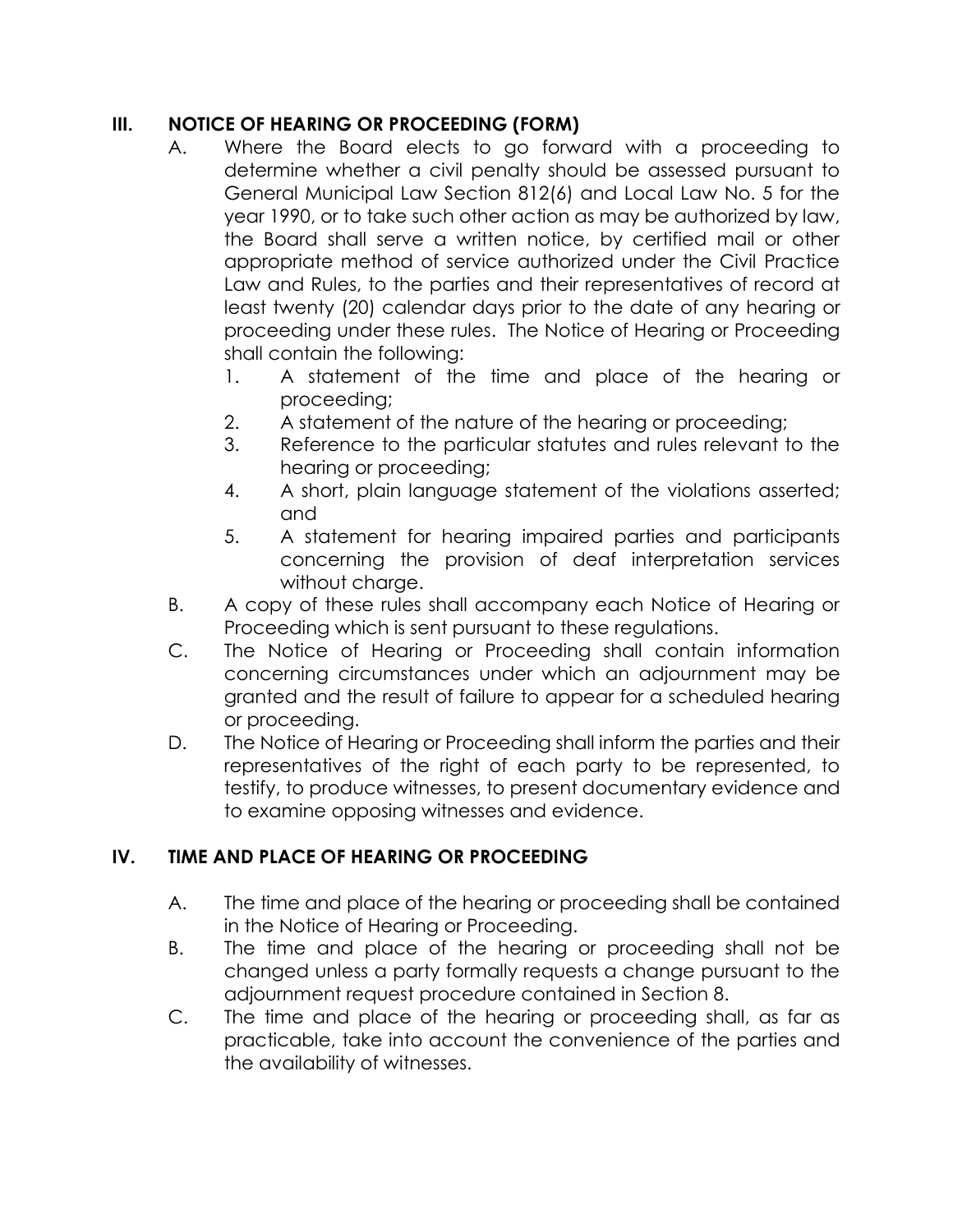# **V. EVIDENCE AND PROOF**

- A. The formal rules of evidence do not apply to adjudicatory hearings or proceedings conducted pursuant to these rules. However, the rules of privilege recognized by law shall be given effect. Objections to evidentiary offers may be made and shall be a part of the record. Subject to these rules, any party may, for the purpose of expediting the hearing or proceeding and when the interests of the parties will not be substantially prejudiced thereby, submit all or part of the evidence in written form.
- B. The hearing officer may exclude irrelevant or unduly repetitive evidence or cross-examination from any hearing or proceeding.
- C. The burden of proof shall be on the party who initiated the hearing or proceeding, unless otherwise provided by statute.
- D. No decision or determination by the hearing officer or the Board shall be made except on consideration of the record as a whole, or such portions thereof as may be cited by any part to the hearing or proceeding and as supported by and in accordance with substantial evidence.
- E. Each party shall have the right of cross-examination.
- F. Official notice may be taken of all facts of which judicial notice may be taken and of other facts within the specialized knowledge of the Board. When official notice is taken, every party shall be given notice thereof and shall, on timely request, be afforded an opportunity prior to decision to dispute the fact or its materiality.
- G. All findings of fact shall be based exclusively on the evidence in the record and on matters officially noticed.

## **VI. REPRESENTATION**

Any person compelled to appear in person, or who voluntarily appeared in any hearing or proceeding conducted according to these rules, shall be accorded the right to be accompanied, represented and advised by counsel. Nothing herein shall be construed either to grant or to deny to any person who is not a lawyer the right to appear for or represent others in any hearing or proceeding herein.

## **VII. OATHS**

- A. All oaths required by these rules may be taken before any person authorized to administer oaths within the State of New York.
- B. Oaths shall be administered to all witnesses who testify or appear in any hearing or proceeding conducted pursuant to these rules.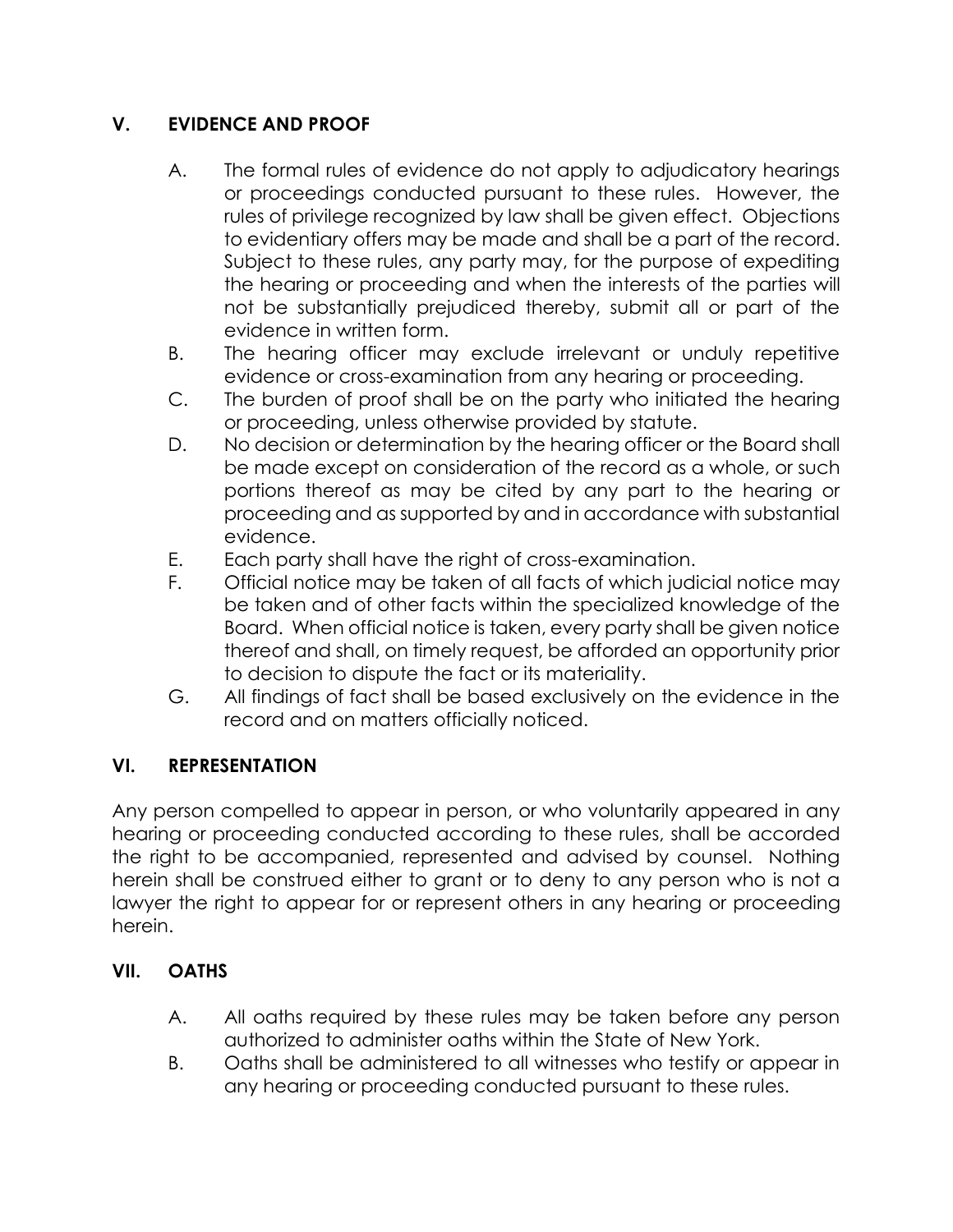## **VIII. ADJOURNMENTS**

- A. Adjournment of any hearing or proceeding conducted pursuant to these rules shall be granted only for good cause.
- B. Written requests for adjournment shall be submitted to the hearing officer in the hearing or proceeding for which the adjournment is sought. The request must be accompanied by an affidavit which contains sufficient detail to allow the hearing officer to rule on the request.

## **IX. TIME LIMITS**

- A. Under these rules adjudicatory proceedings shall be conducted in an expeditious manner with all due regard for the rights of the parties concerned. Every effort should be made by the parties to effectuate a speedy disposition of the case.
- B. Parties to any hearing or proceeding are required to file all papers, statements, proofs and other evidence with the hearing officer at a time to be designated by the officer. An extension of time for filing those items will be granted by the hearing officer only upon formal request.

## **X. DECISION AFTER HEARING OR PROCEEDING**

- A. All final recommendations of the hearing officer, and all decisions and determinations of the Board, shall be in writing or stated in the record and shall include findings of fact, conclusions of law and reasons for the decision or determination and, when appropriate, shall direct that specific action be taken by the parties. The final decisions or determinations of the Board shall be binding upon the Board.
- B. A copy of all final decisions and determinations of the Board and recommendations of the hearing officer shall be made available to the parties to the hearing or proceeding, and shall be delivered or mailed forthwith to each party and to its representative of record.
- C. Except as required for the disposition of ex parte matters authorized by law, members or employees of the Board assigned to make a determination or decision, or to make findings of fact and conclusions of law in any hearing or proceeding shall not communicate directly or indirectly, in connection with any issue of fact, with any person or party, nor in connection with any issue of law, with any party or its representative, except upon notice and opportunity for all parties to participate. Any member or employee of the Board may communicate with other members or employees and may have the aid and advice of agency staff, other than staff which has been or is engaged in the investigative or prosecuting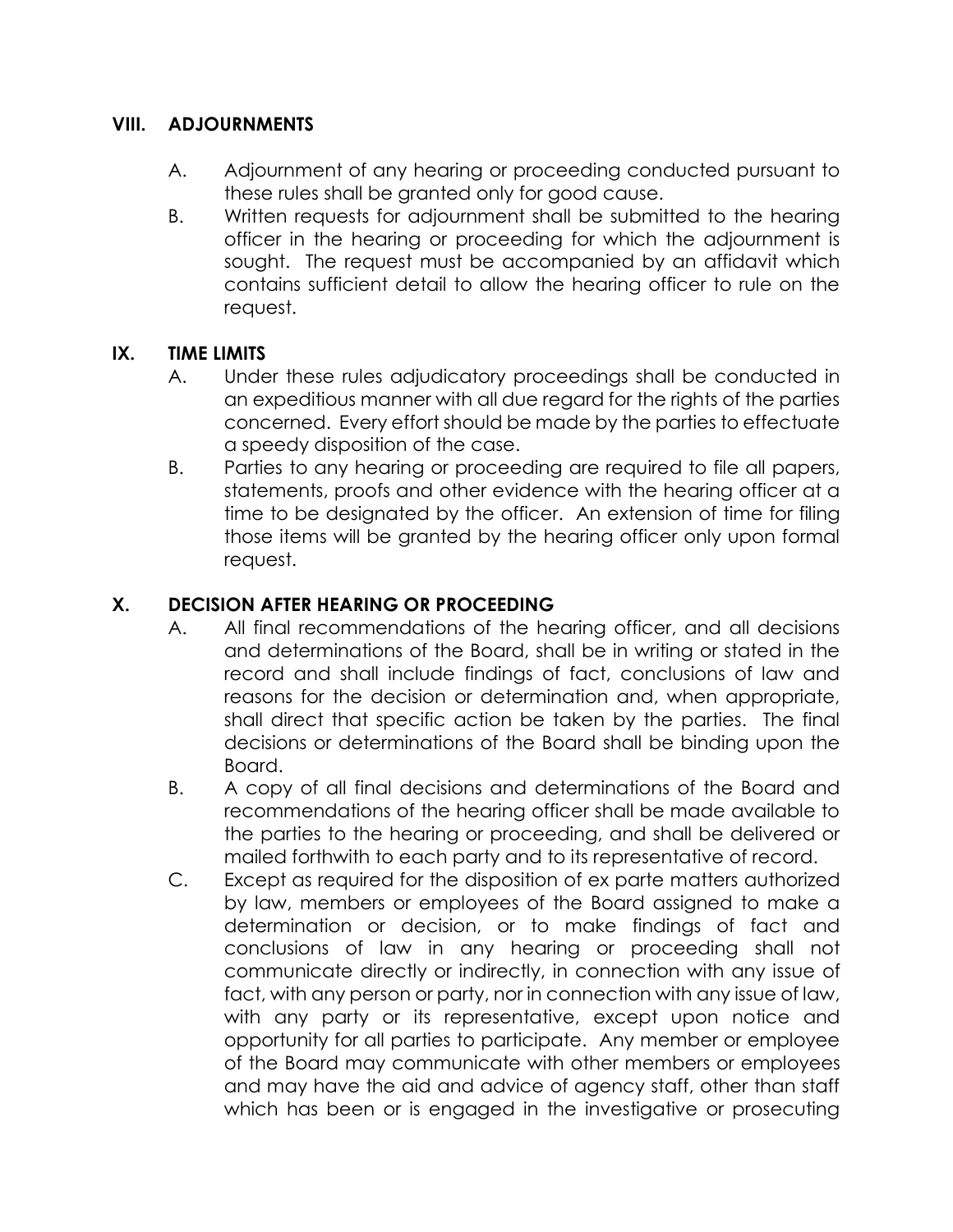functions in connection with the case under consideration or a factually related case.

D. The Board shall maintain the final decision or determination in any hearing or proceeding in a file with an index by name of party and subject matter. The index and the notice of civil assessment, if any, shall not be made available for public inspection and copying except as provided in Section 16 of these rules. Each decision or determination shall be so filed and indexed within sixty (60) days after having been rendered.

## **XI. CONDUCT OF HEARINGS**

The hearing officer, exercising discretion, may elect to conduct any hearing or proceeding under these rules ex parte after a showing that the party who is the subject of the hearing and its representative of record have been notified by certified mail of the pending hearing or proceeding or otherwise served with notice of the hearing. The party who is the subject of the hearing shall at no time be deprived of the opportunity to appear. However if a party has been served with two (2) written notices of a hearing and fails to appear after each notice, the hearing officer, upon proof of service, shall have the authority to proceed with the scheduled hearing. Proof of service shall consist of a signed certified mail receipt or affidavit.

# **XII. HEARING OFFICER**

All hearings or proceedings under these rules shall be conducted by a hearing officer, designated by the Chair of the Board, who shall have the power and authority of presiding officers or hearing officers as defined by the State Administrative Procedure Act (SPA), any other pertinent statute or local law, ordinance or resolution and these regulations. The hearing officer shall be an individual who has in no way been involved with the action or proceeding in question.

# **XIII. POWERS AND DUTIES OF HEARING OFFICER**

A hearing officer is authorized to do the following in any hearing or proceeding to which he or she is assigned:

- A. Administer oaths and affirmations;
- B. At the request of any party, sign and issue subpoenas in the name of the Board requiring the attendance and giving of testimony by witnesses and the production of books, papers, documents and other evidence. subpoenas shall be regulated by the Civil Practice Law and rules. Nothing herein contained shall affect the authority of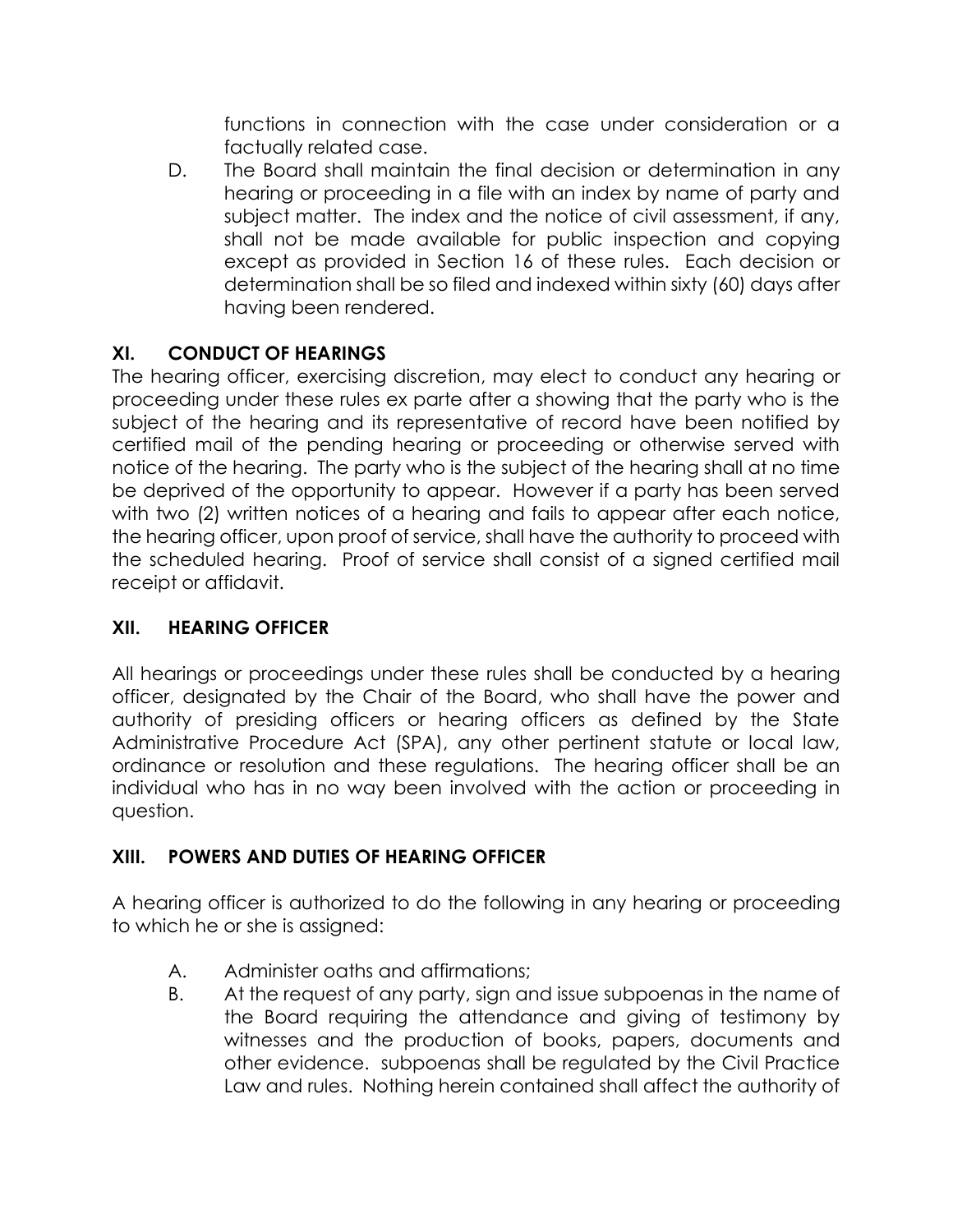an attorney for a party to issue such subpoenas under the provisions of the Civil Practice Law and Rules;

- C. Provide for the taking of testimony by deposition;
- D. Regulate the course of the hearings, set the time and place for continued hearings and the time for filing of briefs and other documents;
- E. Direct the parties to appear and confer to consider the simplification or settlement of the issues by consent of the parties; and
- F. Prepare findings of fact and recommendations.

## **XIV. FINES AND PENALTIES**

- A. At the close of the hearing or proceeding, the hearing officer shall make findings of fact and a recommendation as to the appropriate penalty or fine to be assessed or any other action to be taken. The proposed findings of fact and recommendation shall be transmitted to the Board for approval and simultaneously mailed or delivered to the parties to the proceeding. The parties shall have an opportunity to respond in writing, in the form of a brief, to the findings of fact and recommendation of the hearing officer, and such written response shall be directed to the Board for its consideration within fifteen (15) days after the submission of the hearing officer's recommendation to the Board. In their brief submitted in response to the findings of fact and recommendation of the hearing officer, the parties may not submit or discuss evidence which is not a part of the official record of the hearing or proceeding. The Board shall act on the finds of fact and recommendation as expeditiously as possible. The Board may affirm or reverse the findings of fact and recommendation of the hearing officer in whole or in part, or it may remand and/or dismiss the proceeding based upon the record produced at the hearing.
- B. The assessment of civil penalties under the applicable law and procedures shall not preclude the referral of an appropriate violation to a prosecutor for prosecution of criminal charges, except where the violation is imposed under General Municipal Law Section 812(6) for failure to file or a false filing of an Annual Statement.
- C. If the alleged violation has been established, and the Board determines in light of all the circumstances that the violation is not serious enough to warrant assessment of a civil penalty, or if the imposition of civil penalties is not otherwise authorized by law, the Board in its discretion may take such other action as appropriate, including but not limited to a written admonition or a recommendation that disciplinary action be taken or a referral to a prosecutor for prosecution of criminal charges. The Board may forward a copy of such admonition or recommendation for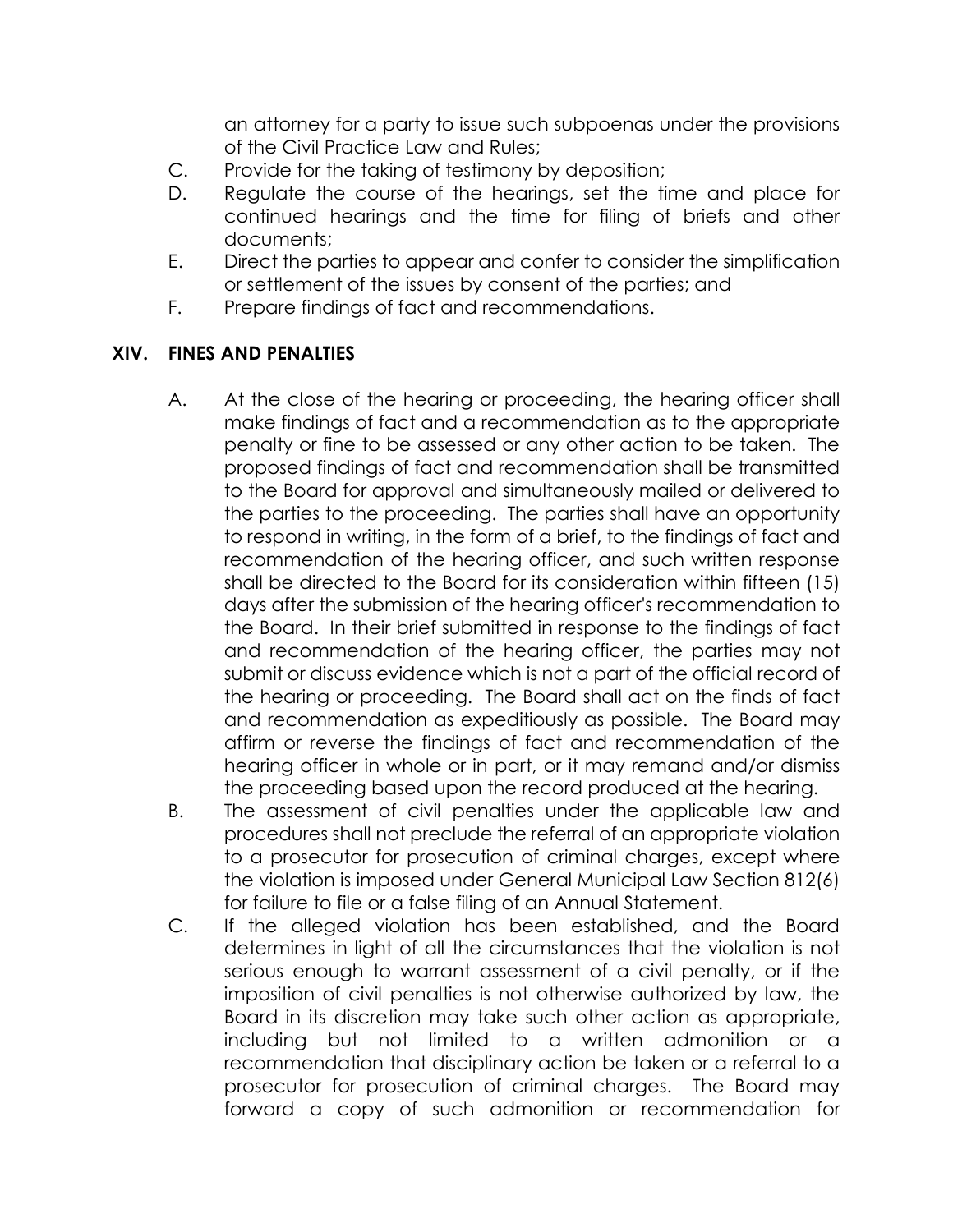disciplinary action to the individual's appointing authority, as appropriate.

## **XV. RECORD OF HEARING OR PROCEEDING**

- A. The record in hearings or proceeding under these rules shall include:
	- 1. All notices, pleadings, motions and intermediate rulings;
	- 2. Evidence presented;
	- 3. A statement of matters officially notice, except matters so obvious that a statement of them would serve no useful purpose;
	- 4. Questions and offers of proof, objections thereto and rulings thereon;
	- 5. Proposed findings and exceptions, if any;
	- 6. Any findings of fact, conclusions of law or other recommendations made by the hearing officer; and
	- 7. Any decision, determination, opinion, order or report rendered.
- B. The Board shall make a complete record of all hearings and proceedings conducted before it. For this purpose unless otherwise required by statute, the Board may use whatever means it deems appropriate, including but not limited to the use of stenographic transcriptions or electronic recording devices. Within a reasonable time after the Board gives notice of its decision, determination, opinion or order, but before commencement of judicial review, any party to the hearing or proceeding may request the Board to prepare the record or any part thereof, together with any transcript of the hearing or proceeding or any part thereof. The Board shall then prepare the requested portions of the record and transcript within a reasonable time and furnish a copy to the requesting party. Except when any statute provides otherwise, the Board shall charge the reasonable cost of preparing and furnishing the requested portions of the record and transcript.

### **XVI. PRIVACY / CONFIDENTIALITY**

- A. Notwithstanding the provisions of Article 6 of the Public Officers Law, the only records of the Board which shall be available for public inspection are:
	- 1. The information set forth in the Annual Statement, except the categories of value or amount, which shall remain confidential, and any other item of information deleted pursuant to Local Law No. 5 of the year 1990;
	- 2. Notices of delinquency sent under Local Law No. 5 of the year 1990;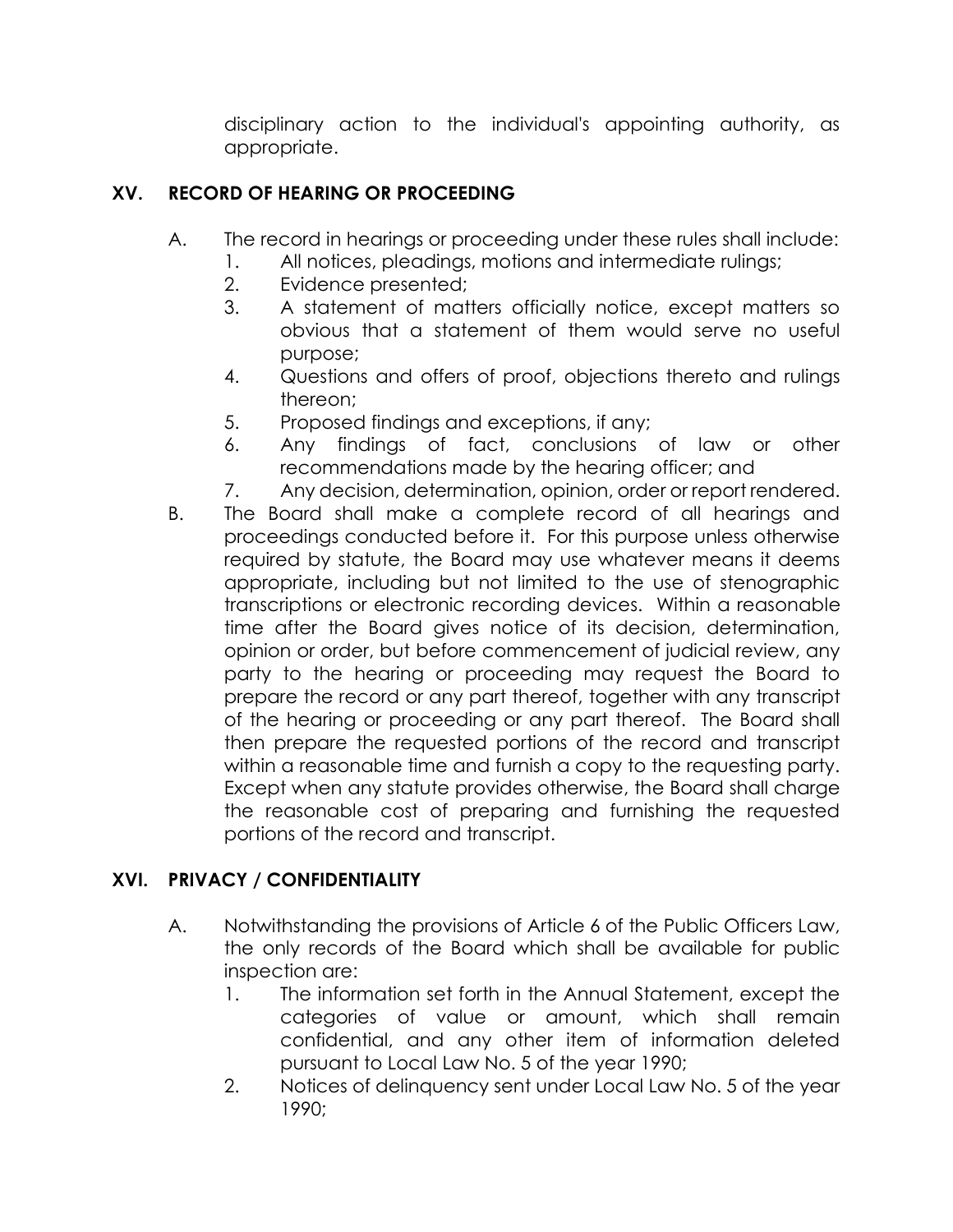- 3. Notices of reasonable cause sent under Local Law No. 5 of the year 1990;
- 4. Notices of civil assessment imposed under General Municipal Law Section 812(6).
- B. Notwithstanding the provisions of Article 7 of the Public Officers Law, no meeting or proceeding of the Board shall be open to the public, except as expressly provided otherwise by the Board.
- C. Information which would reveal confidential material protected by federal or state statute shall be deleted from any final decision, order, determination or declaration issued by the Board.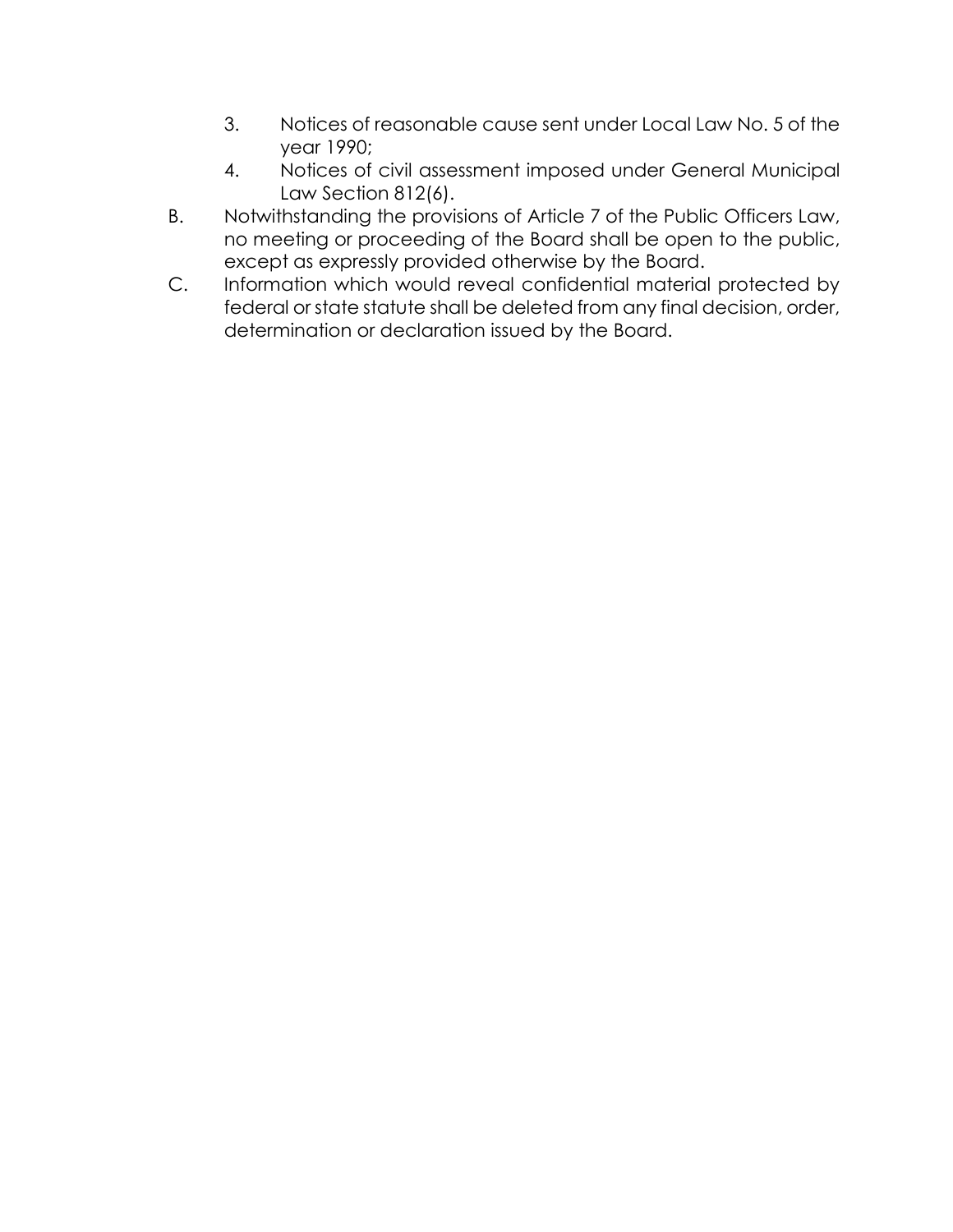## **TIOGA COUNTY BOARD OF ETHICS REGULATION FOR PUBLIC INSPECTION OF ANNUAL STATEMENTS OF FINANCIAL DISCLOSURE**

Sec.

- I. Definitions
- II. Scope
- III. Statements Access Officer
- IV. List of Statements
- V. Requests for Inspection
- VI. Inspection
- VII. Notice to Subjects of Request for Public Inspection

# **I. DEFINITIONS**

- A. **"ANNUAL STATEMENT"** shall mean the annual statement of financial disclosure filed with the Board pursuant to Article IV of Local Law No. 5 of the year 1990.
- B. **"BOARD"** shall mean the Board of Ethics for Tioga County, established pursuant to Local Law No. 5 of the year 1990.

# **II. SCOPE**

The Board shall make available for public inspection the information set forth in an Annual Statement, except that the categories of value or amount set forth in the Annual Statement and any other item pursuant to Article VI of Local Law No. 5 of the year 1990 shall remain confidential and not be available for public inspection.

## **III. STATEMENTS ACCESS OFFICER**

The County Attorney is hereby designated as the Statements Access Officer. The Statements Access Officer shall:

- A. Coordinate the Board's response to requests for public inspection of Annual Statements;
- B. Provide information concerning the location of the Annual Statements, maintain the current list of Annual Statements provided for in Section 4 of this regulation and respond to all inquiries relating to the availability to the public of the Annual Statements;
- C. Receive and process requests for public inspection of Annual Statements in the manner provided in these regulations; and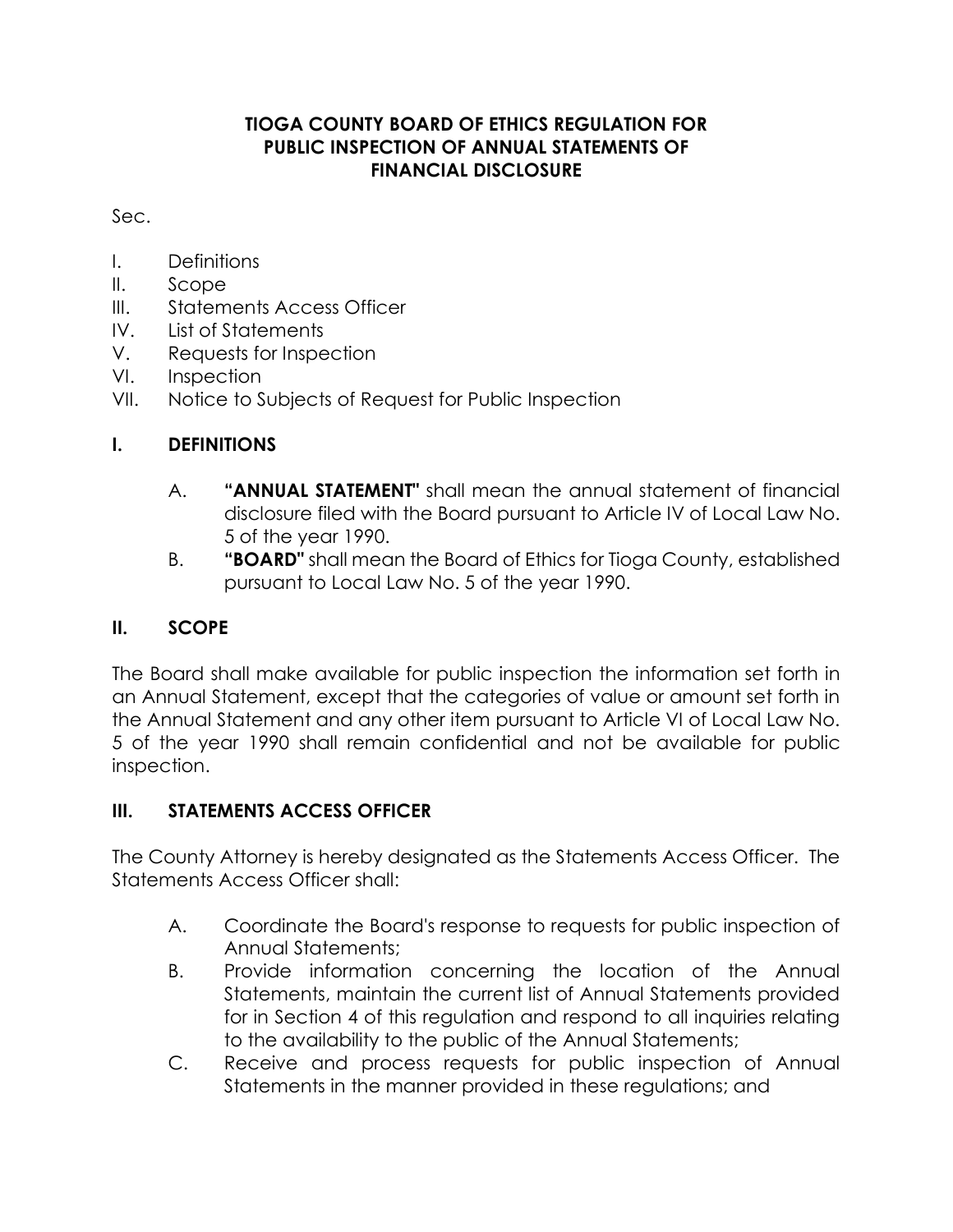D. Designate one or more members of the staff of the Board, as necessary, to serve as Assistant Statements Access Officer, and such assistants shall have the same function and responsibilities as the Statements Access Officer, except for the power to designate other assistants.

## **IV. LIST OF STATEMENTS**

The Statements Access Officer shall maintain and make available for public inspection a current list of those Annual Statements which are available for public inspection. The list shall be sufficiently detailed to permit the requester to identify the Annual Statement sought. The list shall be updated periodically, as required, to add any additional Annual Statements that have been filed.

## **V – REQUESTS FOR INSPECTION OR COPY OF ANNUAL STATEMENT**

- A. Members of the public shall be permitted to inspect or obtain a copy of an Annual Statement by submitting in writing a request on a form provided by the Board for such purposes.
- B. The request shall be filed with the Statements Access officer at 56 Main Street, Suite 204, Owego, New York 13827 or such other address as the Board shall designate.
- C. (1) The Statements Access Officer shall respond to a request as soon as possible, but no later than five (5) business days after the day of the receipt of the request.

(2) If more than five (5) business days are required to fulfill a request, the Statements Access Officer shall issue an acknowledgment of the receipt of the request within five (5) business days after the request is received. The acknowledgement shall include an estimate of the date that the Annual Statement shall be available.

- D. A request shall contain the name of the individual whose Statement is sought; and
	- (1) The local agency/department by which the officer or employee is employed or with which he or she is affiliated; or
	- (2) The local elected office held; or
	- (3) The local political party office held; or
	- (4) The local elected office for which the individual is a candidate.
- E. The Statements Access Officer shall delete from public inspection the categories of value or amount contained in the Annual Statement and any other item of information required to be deleted from the Statement in accordance with state, federal, and local laws.
- F. No original Annual Statement shall be removed from the custody of the Board or the Statements Access Officer.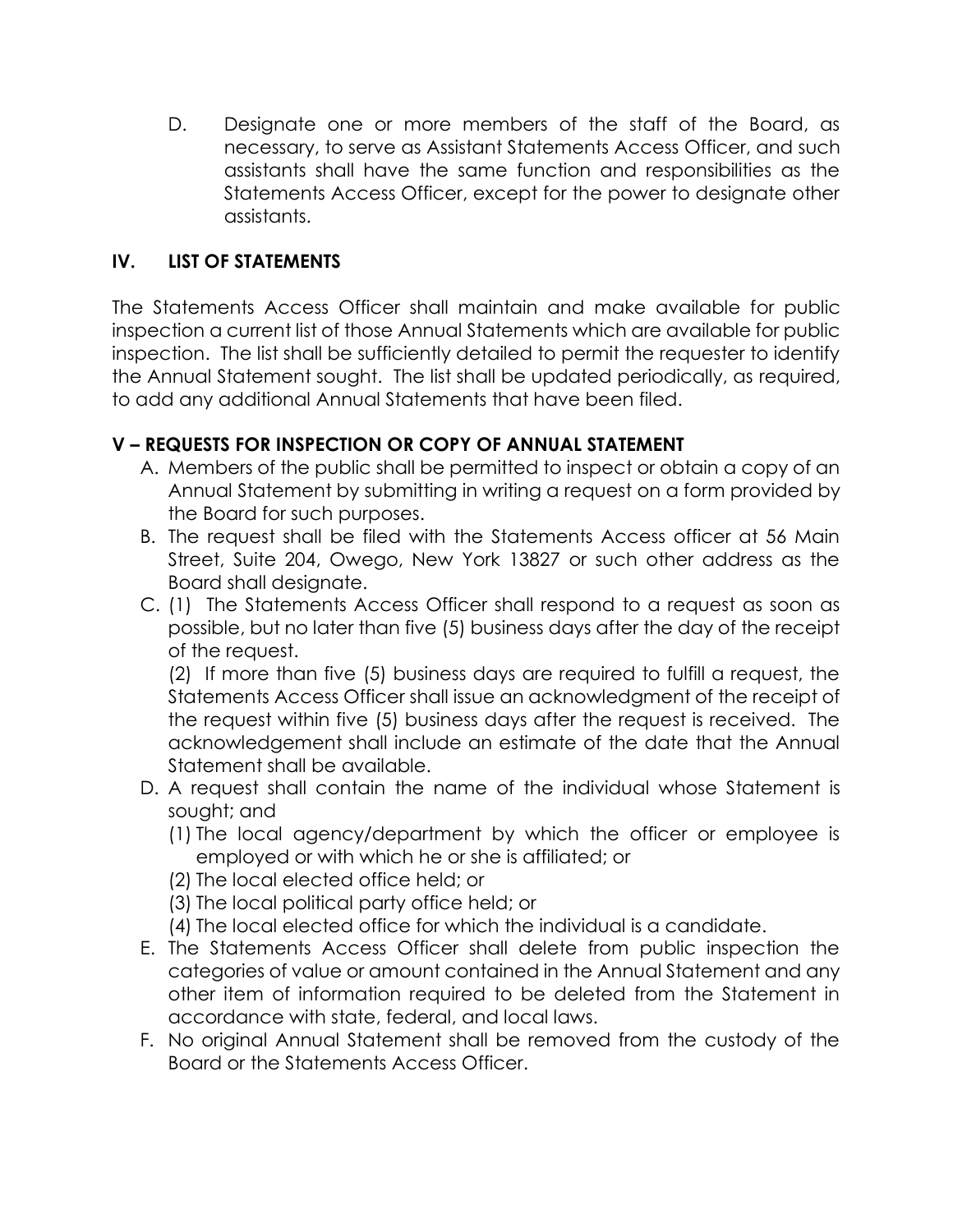# **VI. – NOTICE OF SUBJECTS OF REQUEST FOR PUBLIC INSPECTION**

Any person who wishes to know if he or she has been the subject of a request for inspection or copy may request from the Board notification of whether such a request has been filed.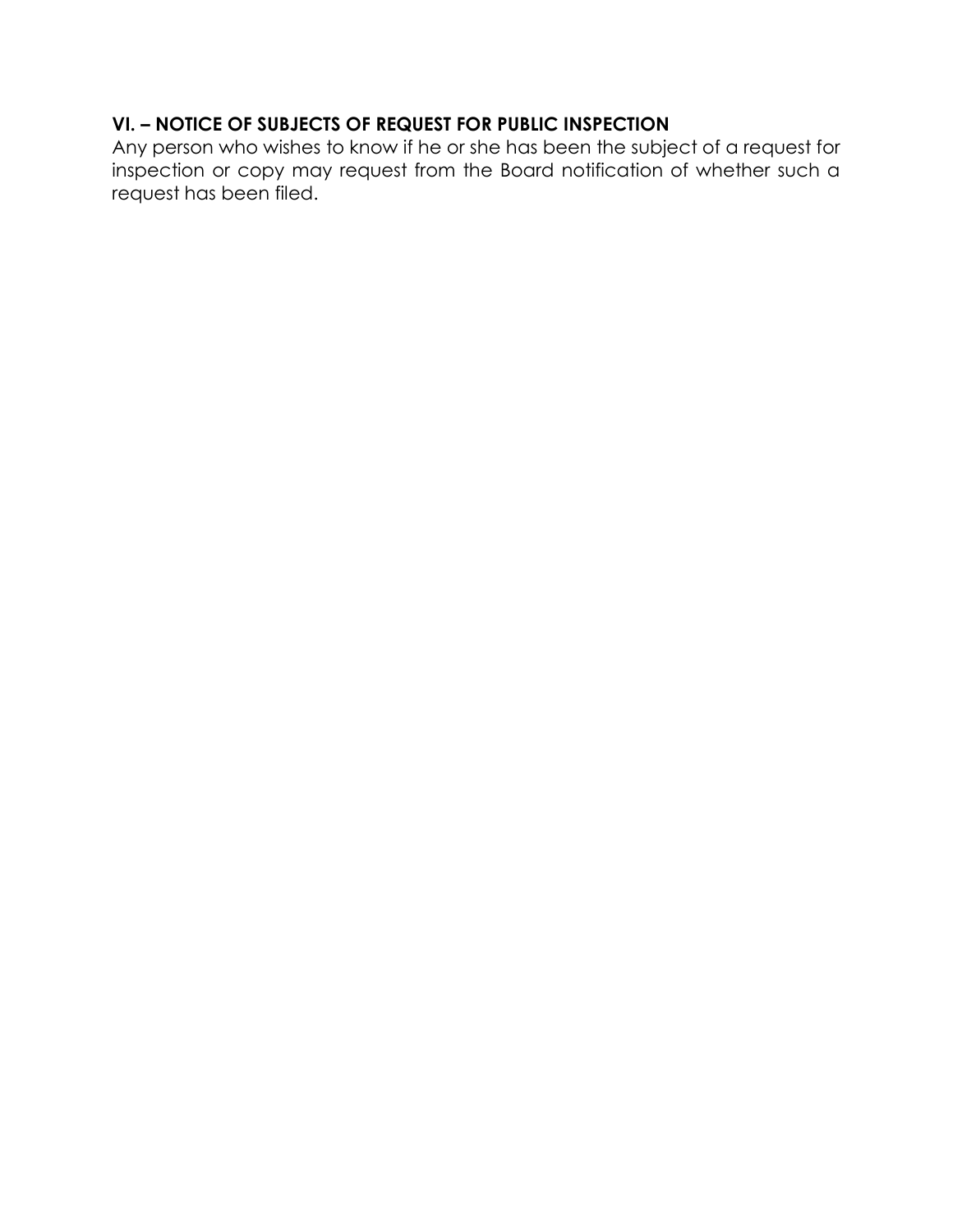### **SCHEDULE A**

#### POSITION

AG & FARMLAND PROTECTION BOARD MEMBERS (ALL) ASSIGNED COUNSEL ADMINISTRATOR BOARD OF HEALTH MEMBERS (ALL) BUDGET OFFICER CAPTAIN, OPERATIONS OFFICER CHIEF ACCOUNTANT CLERK TO THE LEGISLATURE AND DEPUTY CLERK CLINICAL PROGRAM DIRECTOR COMMISSIONERS OF BOARD OF ELECTIONS AND DEPUTIES COMMISSIONER OF PUBLIC WORKS AND DEPUTY COMMISSIONER OF SOCIAL SERVICES AND DEPUTY COMMISSIONER COMMUNITY SERVICE BOARD MEMBERS (ALL) CORONERS (ALL) COUNTY ATTORNEY AND ASSISTANTS COUNTY CLERK AND DEPUTY COUNTY PLANNING DIRECTOR COUNTY SHERIFF AND UNDERSHERIFF COUNTY TREASURER AND DEPUTY DIRECTORS OF ADMINISTRATIVE SERVICES DIRECTOR OF COMMUNITY SERVICES DIRECTOR OF EMERGENCY SERVICES AND DEPUTY DIRECTOR DIRECTOR OF EMPLOYMENT & TRANSITIONAL SUPPORT DIRECTOR OF INFORMATION TECHNOLOGY & COMMUNICATION SYSTEMS DIRECTOR OF REAL PROPERTY TAX SERVICES DIRECTOR OF VETERANS' SERVICE AGENCY DIRECTOR OF WEIGHTS & MEASURES I DIRECTOR OF ECONOMIC DEVELOPMENT & PLANNING DEPUTY DIRECTOR ECONOMIC DEVELOPMENT DISTRICT ATTORNEY AND ASSISTANTS ETHICS BOARD MEMBERS (ALL) ASSISTANT FIRE COORDINATORS PUBLIC HEALTH DIRECTOR AND DEPUTY DIRECTOR HISTORIAN INDUSTRIAL DEVELOPMENT AGENCY MEMBERS (ALL) INFORMATION SECURITY OFFICER LEGISLATORS (ALL) LOCAL DEVELOPMENT CORPORATION AGENCY MEMBERS (ALL) MATERIALS RECOVERY MANAGER PERSONNEL OFFICER PLANNING BOARD MEMBERS (ALL)